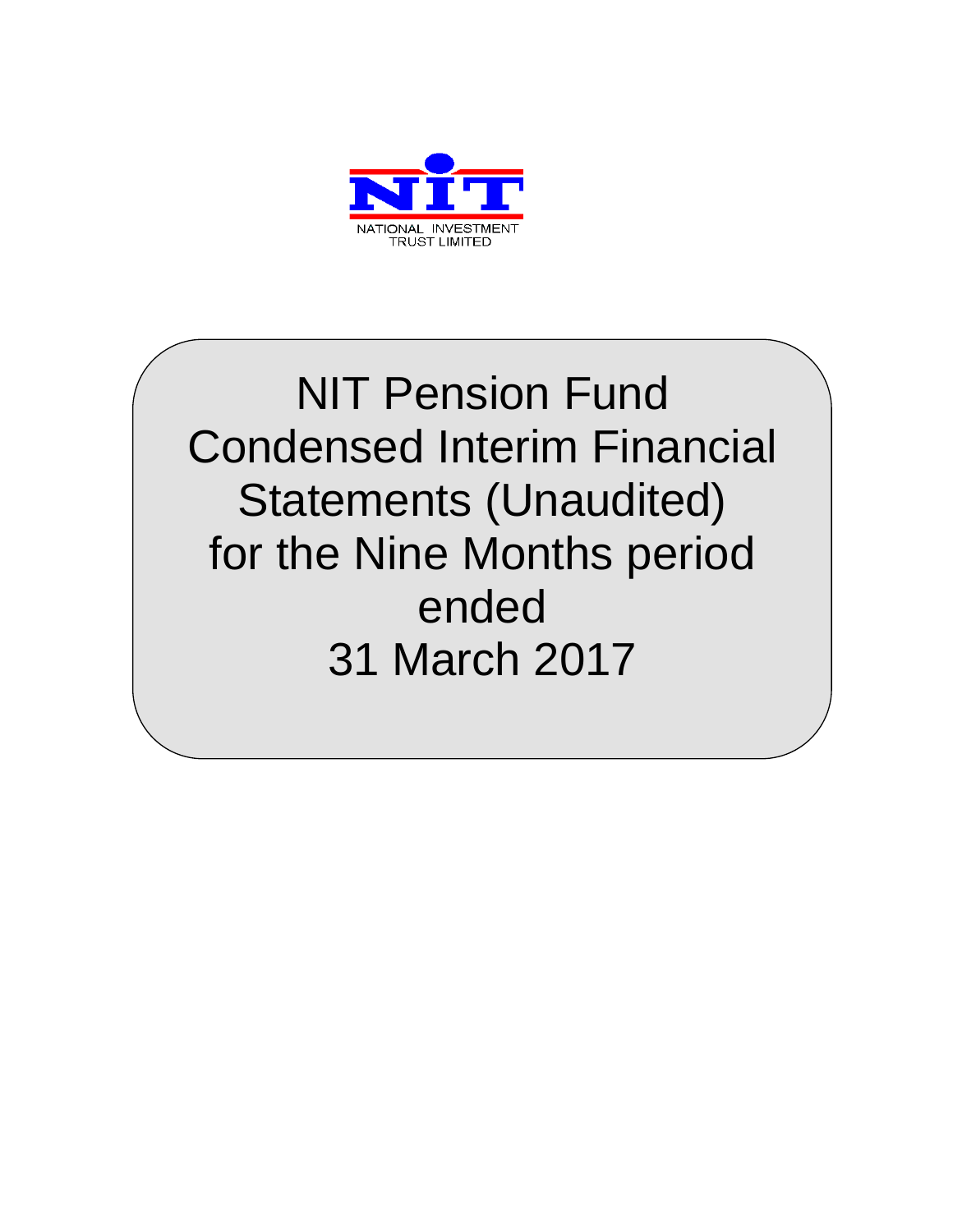## **NIT PENSION FUND CONDENSED INTERIM STATEMENT OF ASSETS AND LIABILITIES AS AT MARCH 31, 2017**

*Note*  **Equity Sub Fund Debt Sub Fund Money Market Sub Fund Commodities Sub Fund TOTAL Equity Sub Fund Debt Sub Fund Money Market Sub Fund Commodities Sub Fund TOTAL ASSETS** Bank balances 5 8,803 6,770 6,781 71,164 93,518 9,160 4,727 4,254 73,176 91,317 Investments 6 | 94,196 || 79,461 || 7 || - || 253,308 | 74,705 || 74,915 || - || 224,935 Dividend and profit receivables 6 1,116 1,116 1,116 56 | 54 | 566 | 2,083 | 370 560 | 370 19 | 37 | 1,116 Financial assets at fair value through profit or loss  $\begin{vmatrix} -1 & 0 & 0 \\ 0 & 0 & 0 \\ 0 & 0 & 0 \end{vmatrix}$  -  $\begin{vmatrix} 1 & 0 & 0 \\ 0 & 0 & 0 \\ 0 & 0 & 0 \end{vmatrix}$  -  $\begin{vmatrix} 1 & 0 & 0 \\ 0 & 0 & 0 \\ 0 & 0 & 0 \end{vmatrix}$  -  $\begin{vmatrix} 1 & 0 & 0 \\ 0 & 0 & 0 \\ 0 & 0 & 0 \end{vmatrix$ Preliminary expenses and floatation costs 25 25 25 25 100 40 40 40 40 160 Security deposits 2,600 100 - 10,288 12,988 2,600 100 - 6,000 8,700 **Total assets** 106,992 86,452 86,510 82,043 361,998 86,875 80,872 79,228 83,260 330,235 **LIABILITIES** 9 | 2,761 || 227 || 129 || 119 || 3,237 || 2,805 || 301 || 200 || 196 || 3,502 15 || 12 || 12 || 12 || 12 || 13 || 12 || 13 || 14 || 14 || 15 || 15 || 15 Payable to Securities and Exchange Commission of Pakistan 20 23 21 21 20 20 20 20 20 20 26 26 26 26 25 26 26 26 Payable against purchase of investments - - - - - - - - - - Payable against redemption of units - - - - - - - - - - Financial liability at fair value through profit or loss  $\begin{array}{ccc} 7 & - & \end{array}$   $\begin{array}{ccc} 7 & - & \end{array}$   $\begin{array} 1 & - & \end{array}$   $\begin{array} 1 & - & \end{array}$   $\begin{array} 1 & - & \end{array}$  507  $\begin{array} 1 & - & \end{array}$ Accrued expenses and other liabilities 719 348 338 433 1,838 279 291 287 323 1,180 **Total liabilities** 3,519 608 500 1,090 5,718 3,120 629 523 555 4,827 **NET ASSETS 103,473 85,844 86,010 80,953 356,280 83,755 80,243 78,705 82,705 325,408 Participants' funds (as per statement attached) 103,473 85,844 86,010 80,953 356,280 83,755 80,243 78,705 82,705 325,408 Contigencies and commitments Number of units in issue** 8,371,218 7,990,177 8,030,158 7,500,000 8,258,515 7,706,534 7,561,040 7,500,000 Net asset value per unit **Rupees** 12.3606 10.7437 10.7108 10.7937 10.7110 10.1417 10.4123 10.4093 11.0273 **Unaudited (March 31, 2017) ---------------------------------------------------------------------------------------------(Rupees in '000)--------------------------------------------------------------------------------** Payable to National Investment Trust Limited - Pension Fund Manager Payable to Central Depository Company of Pakistan Limited - Trustee **Audited (June 30, 2016)**

The annexed notes 1 to 16 form an integral part of this condensed interim financial information.

 **For National Investment Trust Limited**

 **(Pension Fund Manager)**

sd/- sd/- sd/-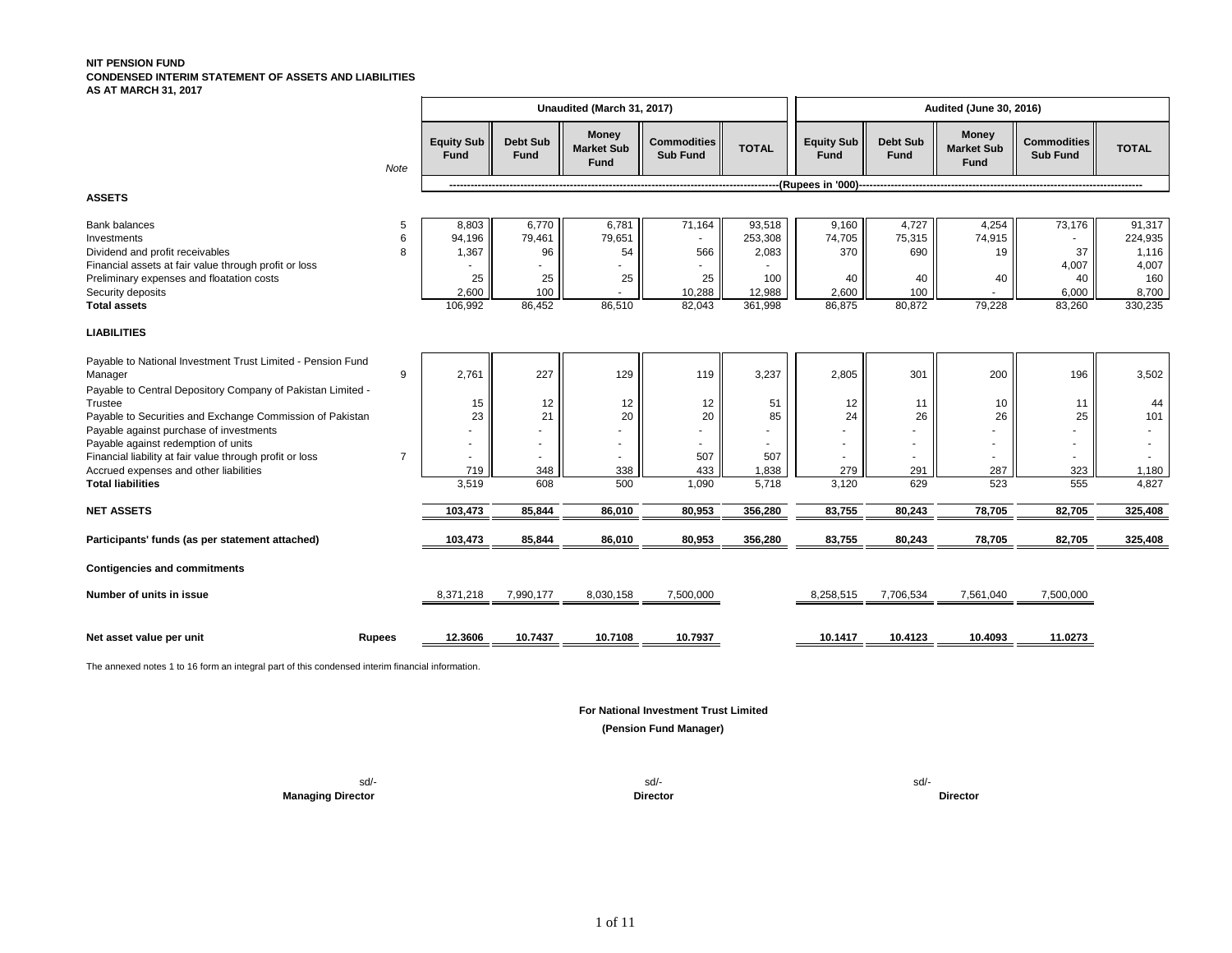# **NIT PENSION FUND CONDENSED INTERIM INCOME STATEMENT**

**FOR THE NINE MONTHS PERIOD ENDED MARCH 31, 2017 (Unaudited)**

|                                                                         | Nine months period ended 31 March 2017 |                         |                                           |                                       | Nine months period ended 31 March 2016 |                           |                                |                                           |                                       |              |
|-------------------------------------------------------------------------|----------------------------------------|-------------------------|-------------------------------------------|---------------------------------------|----------------------------------------|---------------------------|--------------------------------|-------------------------------------------|---------------------------------------|--------------|
| Note                                                                    | <b>Equity Sub</b><br><b>Fund</b>       | <b>Debt Sub</b><br>Fund | <b>Money</b><br><b>Market Sub</b><br>Fund | <b>Commodities</b><br><b>Sub Fund</b> | <b>TOTAL</b>                           | <b>Equity Sub</b><br>Fund | <b>Debt Sub</b><br><b>Fund</b> | <b>Money</b><br><b>Market Sub</b><br>Fund | <b>Commodities</b><br><b>Sub Fund</b> | <b>TOTAL</b> |
|                                                                         |                                        |                         |                                           |                                       |                                        | -(Rupees in '000)         |                                |                                           |                                       |              |
| <b>INCOME</b>                                                           |                                        |                         |                                           |                                       |                                        |                           |                                |                                           |                                       |              |
| Income from government securities                                       |                                        | 3,181                   | 3,275                                     |                                       | 6,457                                  |                           | 3,260                          | 3,269                                     | 927                                   | 7,456        |
| Income from Debt securities                                             |                                        | 236                     |                                           |                                       | 236                                    |                           |                                |                                           |                                       |              |
| Profit on bank deposits                                                 | 224                                    | 308                     | 312                                       | 3,270                                 | 4,115                                  | 294                       | 409                            | 386                                       | 2,549                                 | 3,638        |
| Dividend income                                                         | 3,217                                  |                         |                                           | $\sim$                                | 3,217                                  | 3,564                     |                                |                                           | $\sim$                                | 3,564        |
| Realized gain on gold contracts                                         |                                        |                         |                                           | (3,088)                               | (3,088)                                | $\blacksquare$            |                                |                                           | (201)                                 | (201)        |
| Net unrealized (loss) on future contracts of gold                       |                                        |                         |                                           | (489)                                 | (489)                                  |                           |                                |                                           | 821                                   | 821          |
| Gain on sale of investments-net                                         | 552                                    |                         |                                           |                                       | 552                                    | 49                        | (4)                            |                                           | $\overline{\phantom{a}}$              | 45           |
| Reversal of provision for WWF                                           | $\overline{2}$                         | 3                       | 3                                         | 3                                     | 11                                     |                           |                                |                                           |                                       |              |
| <b>Total income</b>                                                     | 3,996                                  | 3,729                   | 3,590                                     | (304)                                 | 11,011                                 | 3,907                     | 3,665                          | 3,655                                     | 4,096                                 | 15,323       |
| <b>EXPENSES</b>                                                         |                                        |                         |                                           |                                       |                                        |                           |                                |                                           |                                       |              |
| Impairment loss on equity securities classified as 'available for sale' | 159                                    |                         | $\overline{\phantom{a}}$                  | $\overline{\phantom{a}}$              | 159                                    | 6,000                     |                                |                                           | $\sim$                                | 6,000        |
| Remuneration of National Investment Trust Limited-Pension Fund Manager  | 942                                    | 812                     | 803                                       | 787                                   | 3,344                                  | 815                       | 879                            | 881                                       | 862                                   | 3,437        |
| Sindh sales tax on remuneration of Pension Fund Manager                 | 123                                    | 106                     | 104                                       | 102                                   | 435                                    | 132                       | 143                            | 143                                       | 140                                   | 558          |
| Federal Excise Duty on Pension Fund Manager Remuneration                |                                        |                         |                                           |                                       |                                        | 130                       | 141                            | 141                                       | 138                                   | 550          |
| Annual fee - Securities and Exchange Commission of Pakistan             | 23                                     | 21                      | 20                                        | 20                                    | 84                                     | 18                        | 19                             | 19                                        | 19                                    | 75           |
| Trustee Fee- Central Depository Company of Pakistan Limited             | 120                                    | 106                     | 105                                       | 102                                   | 433                                    | 95                        | 102                            | 102                                       | 100                                   | 399          |
| Custodian charges of Central Depository Company of Pakistan Limited     | $\overline{7}$                         | 5                       |                                           |                                       | 12                                     | $\overline{7}$            | 5                              |                                           |                                       | 12           |
| Securities transaction costs                                            |                                        |                         |                                           | 148                                   | 148                                    |                           |                                |                                           | 54                                    | 54           |
| Settlement and bank charges                                             | 5                                      | 3                       | $\overline{2}$                            | 4                                     | 14                                     | 36                        | 16                             | 14                                        | 10                                    | 76           |
| Amortization of Formation Cost                                          | 15                                     | 15                      | 15                                        | 15                                    | 61                                     | 15                        | 15                             | 15                                        | 15                                    | 60           |
| Auditors' Remuneration                                                  | 48                                     | 48                      | 48                                        | 49                                    | 194                                    | 52                        | 52                             | 52                                        | 52                                    | 208          |
| Printing and related costs                                              | 12                                     | 12                      | 12                                        | 12                                    | 50                                     | 18                        | 18                             | 18                                        | 18                                    | 72           |
| <b>Total expenses</b>                                                   | 1,455                                  | 1,128                   | 1,111                                     | 1,240                                 | 4,934                                  | 7,318                     | 1,390                          | 1,385                                     | 1,408                                 | 11,501       |
| Net income / (loss) for the period before taxation                      | 2,541                                  | 2,601                   | 2,479                                     | (1, 544)                              | 6,078                                  | (3, 411)                  | 2,275                          | 2,270                                     | 2,688                                 | 3,822        |
| Provision for Sindh Workers' Welfare Fund                               | (54)                                   | (115)                   | (112)                                     | (208)                                 | (489)                                  |                           |                                |                                           |                                       |              |
| Net income / (loss) for the period before taxation                      | 2,487                                  | 2,486                   | 2,367                                     | (1,752)                               | 5,588                                  | (3, 411)                  | 2,275                          | 2,270                                     | 2,688                                 | 3,822        |
| Taxation                                                                |                                        |                         |                                           |                                       |                                        |                           |                                |                                           |                                       |              |
| Net income / (loss) for the period                                      | 2,487                                  | 2,486                   | 2,367                                     | (1,752)                               | 5,588                                  | (3, 411)                  | 2,275                          | 2,270                                     | 2,688                                 | 3,822        |
|                                                                         |                                        |                         |                                           |                                       |                                        |                           |                                |                                           |                                       |              |

The annexed notes 1 to 16 form an integral part of this condensed interim financial information.

 **For National Investment Trust Limited (Pension Fund Manager)**

2 of 11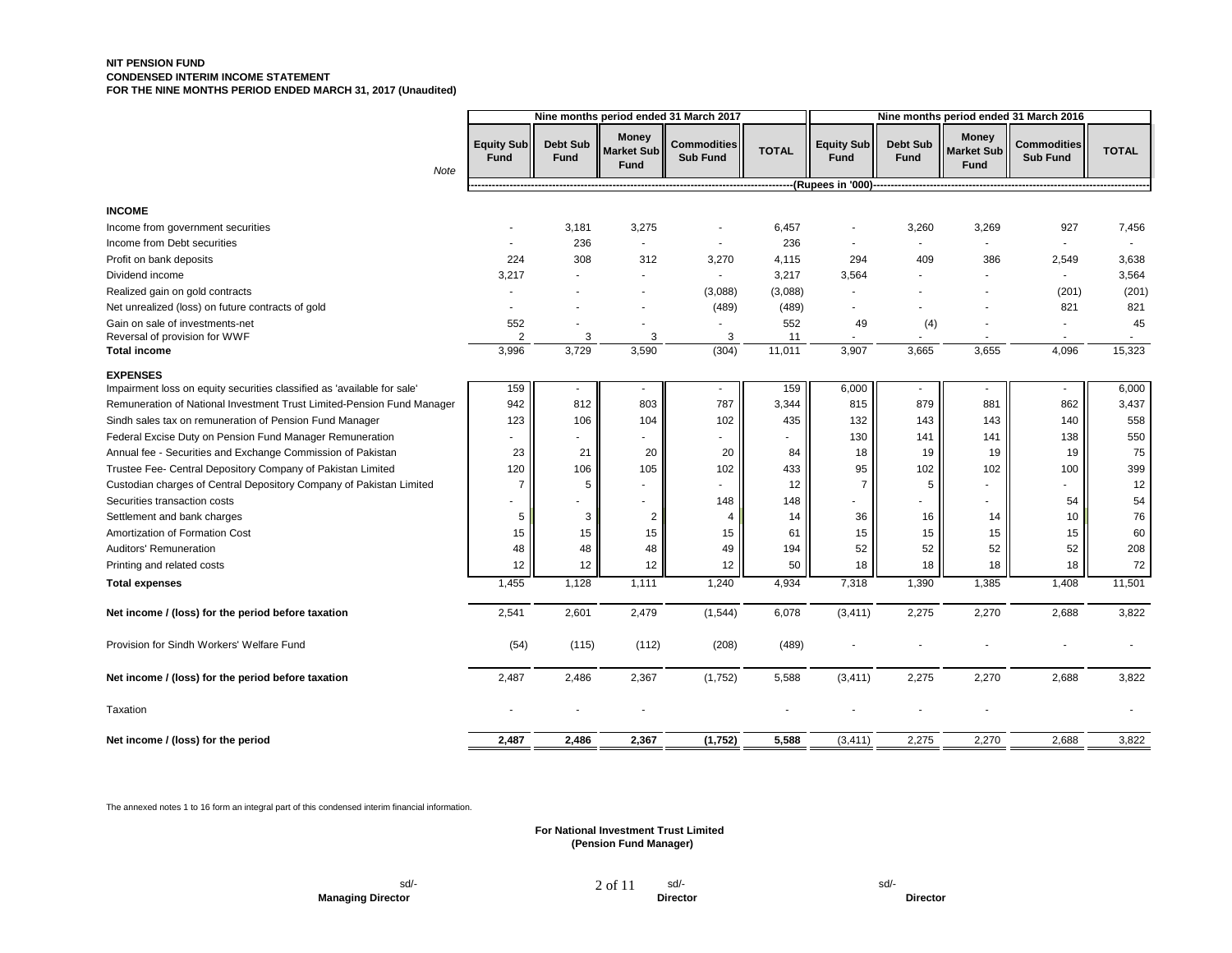## **NIT PENSION FUND CONDENSED INTERIM INCOME STATEMENT FOR THE THREE MONTHS PERIOD ENDED MARCH 31, 2017 (Unaudited)**

|                                                                         | Three months period ended 31 March 2017 |                          |                                                  |                                       |                |                           | Three months period ended 31 March 2016 |                                           |                                       |              |  |
|-------------------------------------------------------------------------|-----------------------------------------|--------------------------|--------------------------------------------------|---------------------------------------|----------------|---------------------------|-----------------------------------------|-------------------------------------------|---------------------------------------|--------------|--|
| Note                                                                    | <b>Equity Sub</b><br>Fund               | <b>Debt Sub</b><br>Fund  | <b>Money</b><br><b>Market Sub</b><br><b>Fund</b> | <b>Commodities</b><br><b>Sub Fund</b> | <b>TOTAL</b>   | <b>Equity Sub</b><br>Fund | Debt Sub<br><b>Fund</b>                 | <b>Money</b><br><b>Market Sub</b><br>Fund | <b>Commodities</b><br><b>Sub Fund</b> | <b>TOTAL</b> |  |
|                                                                         |                                         |                          |                                                  |                                       |                | (Rupees in '000)-         |                                         |                                           |                                       |              |  |
| <b>INCOME</b>                                                           |                                         |                          |                                                  |                                       |                |                           |                                         |                                           |                                       |              |  |
| Income from government securities                                       |                                         | 923                      | 1,123                                            |                                       | 2,047          |                           | 1,095                                   | 1,104                                     |                                       | 2,199        |  |
| Income from Debt securities                                             |                                         | 236                      |                                                  |                                       | 236            |                           |                                         |                                           |                                       |              |  |
| Profit on bank deposits                                                 | 93                                      | 99                       | 112                                              | 1,042                                 | 1,347          | 112                       | 128                                     | 120                                       | 1,197                                 | 1,557        |  |
| Dividend income                                                         | 806                                     |                          |                                                  |                                       | 806            | 1,567                     |                                         |                                           |                                       | 1,567        |  |
| Realized gain on gold contracts                                         |                                         |                          |                                                  | 790                                   | 790            |                           |                                         |                                           | 6                                     | 6            |  |
| Net unrealized (loss) on future contracts of gold                       |                                         |                          |                                                  | 3,735                                 | 3,735          |                           |                                         |                                           | 1,995                                 | 1,995        |  |
| Gain on sale of investments-net                                         | 1,075                                   |                          |                                                  |                                       | 1,075          | 27                        | (4)                                     |                                           |                                       | 23           |  |
| Reversal of provision for WWF                                           | 2                                       | 3                        | 3                                                | 3                                     | 11             |                           |                                         |                                           |                                       |              |  |
| <b>Total income</b>                                                     | 1,977                                   | 1,262                    | 1,238                                            | 5,570                                 | 10,047         | 1,706                     | 1,219                                   | 1,224                                     | 3,198                                 | 7,347        |  |
| <b>EXPENSES</b>                                                         |                                         |                          |                                                  |                                       |                |                           |                                         |                                           |                                       |              |  |
| Impairment loss on equity securities classified as 'available for sale' | 36                                      |                          |                                                  | $\blacksquare$                        | 36             | 1,829                     |                                         |                                           |                                       | 1,829        |  |
| Remuneration of National Investment Trust Limited-Pension Fund Manager  | 271                                     | 189                      | 189                                              | 175                                   | 824            | 260                       | 295                                     | 295                                       | 290                                   | 1,140        |  |
| Sindh sales tax on remuneration of Pension Fund Manager                 | 36                                      | 25                       | 24                                               | 22                                    | 107            | 42                        | 48                                      | 48                                        | 47                                    | 185          |  |
| Federal Excise Duty on Pension Fund Manager Remuneration                |                                         |                          |                                                  |                                       |                | 41                        | 48                                      | 47                                        | 46                                    | 182          |  |
| Annual fee - Securities and Exchange Commission of Pakistan             | 8                                       | $\overline{7}$           | 6                                                | $\overline{7}$                        | 28             | 6                         | 6                                       | 6                                         | 6                                     | 24           |  |
| Trustee Fee- Central Depository Company of Pakistan Limited             | 43                                      | 37                       | 35                                               | 33                                    | 148            | 30                        | 34                                      | 34                                        | 33                                    | 131          |  |
| Custodian charges of Central Depository Company of Pakistan Limited     | $\overline{2}$                          |                          |                                                  |                                       | $\overline{2}$ |                           | $\overline{2}$                          |                                           |                                       | 3            |  |
| Securities transaction costs                                            |                                         | $\overline{\phantom{a}}$ |                                                  | 51                                    | 51             |                           |                                         |                                           | 37                                    | 37           |  |
| Amortization of Formation Cost                                          | 5                                       | 5                        | 5                                                | 5                                     | 21             | 4                         | 5                                       | 5                                         |                                       | 14           |  |
| Auditors' Remuneration                                                  | 9                                       | 9                        | 9                                                | 10                                    | 38             | 10                        | 10                                      | 10                                        | 10                                    | 40           |  |
| <b>Total expenses</b>                                                   | 411                                     | 272                      | 270                                              | 304                                   | 1,256          | 2,223                     | 448                                     | 445                                       | 469                                   | 3,586        |  |
| Net income / (loss) for the period before taxation                      | 1,566                                   | 989                      | 968                                              | 5,266                                 | 8,792          | (517)                     | 771                                     | 779                                       | 2,729                                 | 3,761        |  |
| Provision for Sindh Workers' Welfare Fund                               | (54)                                    | (115)                    | (112)                                            | (208)                                 | (489)          |                           |                                         |                                           |                                       |              |  |
| Net income / (loss) for the period before taxation                      | 1,512                                   | 874                      | 856                                              | 5,058                                 | 8,303          | (517)                     | 771                                     | 779                                       | 2,729                                 | 3,761        |  |

The annexed notes 1 to 16 form an integral part of this condensed interim financial information.

# **(Pension Fund Manager) For National Investment Trust Limited**

Taxation - - - - - - - - **Net income / (loss) for the period 1,512 874 856 5,058 8,303** (517) 771 779 2,729 3,761

3 of 11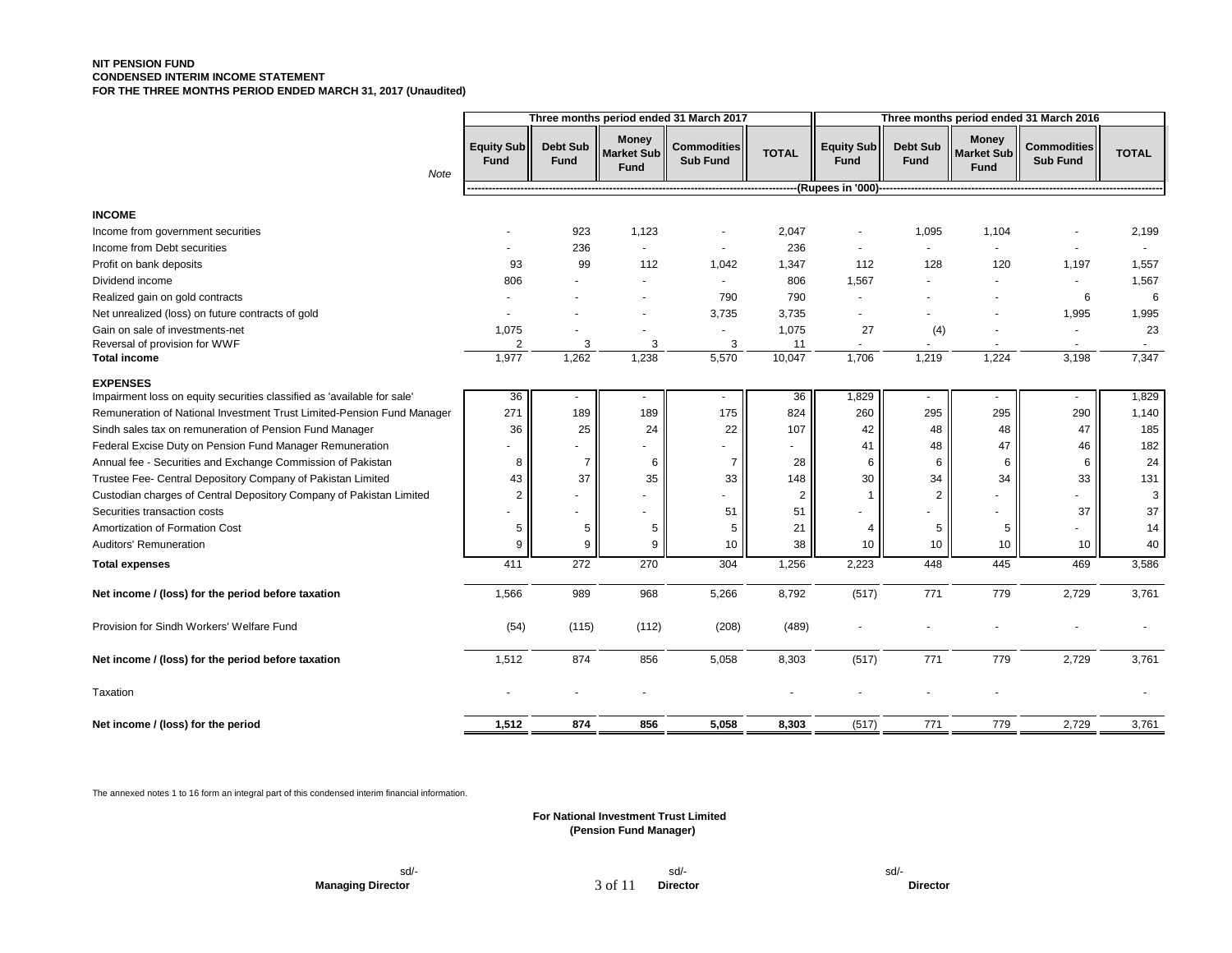# **NIT PENSION FUND CONDENSED INTERIM STATEMENT OF COMPREHENSIVE INCOME FOR THE NINE MONTHS PERIOD ENDED MARCH 31, 2017 (Unaudited)**

|                                                                                                                  |             | Nine months period ended 31 March 2017 |                  |               |                                           | Nine months period ended 31 March 2016 |                                  |                         |               |                                             |              |
|------------------------------------------------------------------------------------------------------------------|-------------|----------------------------------------|------------------|---------------|-------------------------------------------|----------------------------------------|----------------------------------|-------------------------|---------------|---------------------------------------------|--------------|
|                                                                                                                  |             | <b>Equity Sub</b><br>Fund              | Debt Sub<br>Fund | Money<br>Fund | Market Sub Commodities<br><b>Sub Fund</b> | <b>TOTAL</b>                           | <b>Equity Sub</b><br><b>Fund</b> | Debt Sub<br><b>Fund</b> | Money<br>Fund | Market Sub   Commodities<br><b>Sub Fund</b> | <b>TOTAL</b> |
|                                                                                                                  |             |                                        |                  |               |                                           | --Rupees in '000-----                  |                                  |                         |               |                                             |              |
| Net income / (loss) for the period                                                                               | <b>Note</b> | 2,487                                  | 2,486            | 2,367         | (1,752)                                   | 5,588                                  | (3, 411)                         | 2,275                   | 2,270         | 2,688                                       | 3,822        |
| Other comprehensive income                                                                                       |             |                                        |                  |               |                                           |                                        |                                  |                         |               |                                             |              |
| Net unrealised appreciation / (dimunition) on remeasurement of<br>investments classified as 'available for sale' | 6.3         | 15,914                                 | 125              | (7)           | $\overline{\phantom{a}}$                  | 16,032                                 | (764)                            | (2)                     | (15)          | $\overline{\phantom{a}}$                    | (781)        |
| Total comprehensive income / (loss) for the period                                                               |             | 18,401                                 | 2,611            | 2,360         | (1,752)                                   | 21,619                                 | (4, 175)                         | 2,273                   | 2,255         | 2,688                                       | 3,041        |

The annexed notes 1 to 16 form an integral part of this condensed interim financial information.

# **For National Investment Trust Limited (Pension Fund Manager)**

sd/- sd/- sd/-  **Managing Director Director Director**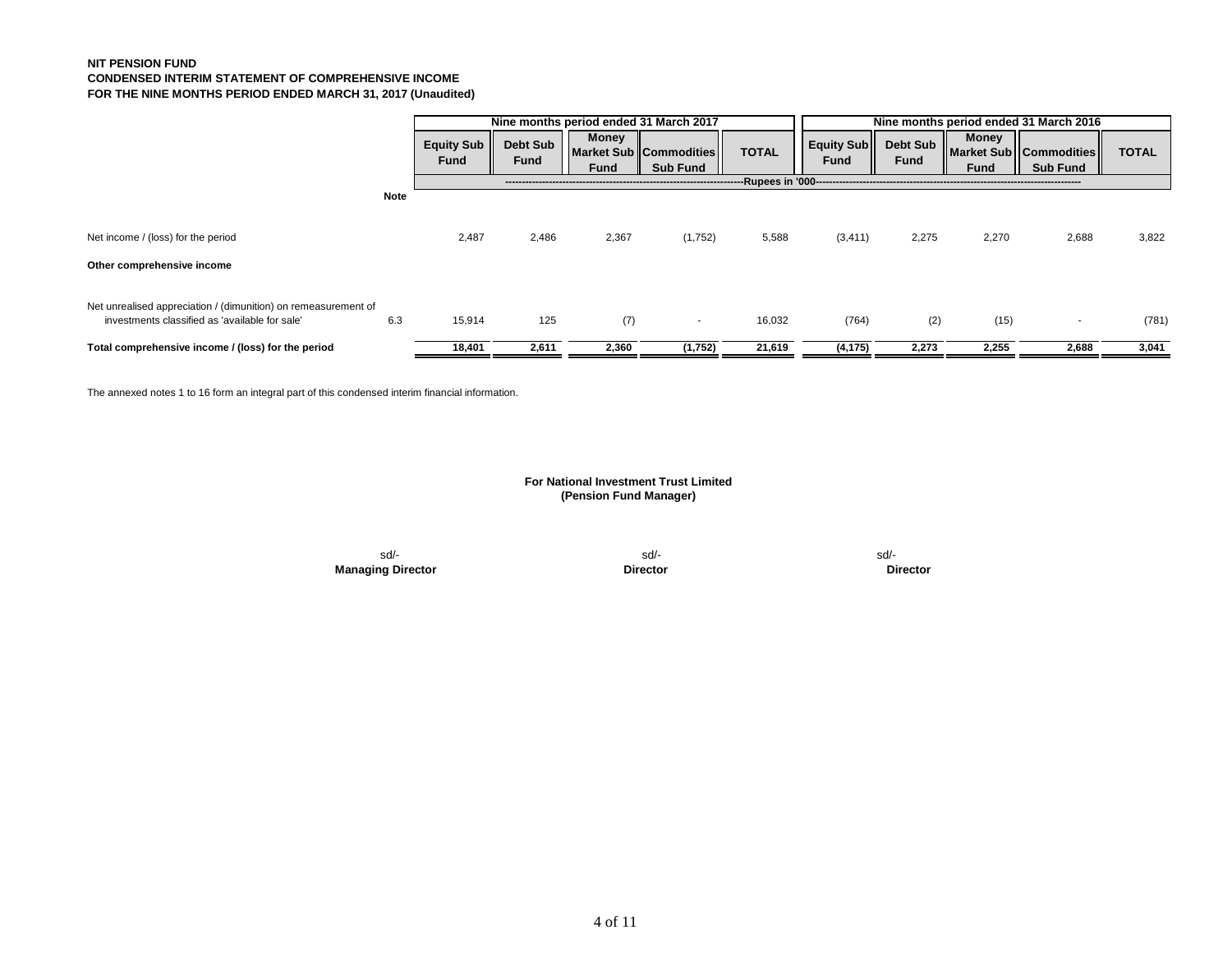# **NIT PENSION FUND CONDENSED INTERIM STATEMENT OF COMPREHENSIVE INCOME FOR THE THREE MONTHS PERIOD ENDED MARCH 31, 2017 (Unaudited)**

|                                                                                                                  | Three months period ended 31 March 2017 |                         |                      |                                             | Three months period ended 31 March 2016 |                           |                         |                      |                                           |              |
|------------------------------------------------------------------------------------------------------------------|-----------------------------------------|-------------------------|----------------------|---------------------------------------------|-----------------------------------------|---------------------------|-------------------------|----------------------|-------------------------------------------|--------------|
|                                                                                                                  | <b>Equity Sub</b><br><b>Fund</b>        | Debt Sub<br><b>Fund</b> | Money<br><b>Fund</b> | Market Sub   Commodities<br><b>Sub Fund</b> | <b>TOTAL</b>                            | <b>Equity Sub</b><br>Fund | Debt Sub<br><b>Fund</b> | Money<br><b>Fund</b> | Market Sub Commodities<br><b>Sub Fund</b> | <b>TOTAL</b> |
|                                                                                                                  |                                         |                         |                      |                                             | -Rupees in '000---                      |                           |                         |                      |                                           |              |
| Note                                                                                                             |                                         |                         |                      |                                             |                                         |                           |                         |                      |                                           |              |
| Net income / (loss) for the period                                                                               | 1,512                                   | 874                     | 856                  | 5,058                                       | 8,300                                   | (517)                     | 771                     | 779                  | 2,729                                     | 3,762        |
| Other comprehensive income                                                                                       |                                         |                         |                      |                                             |                                         |                           |                         |                      |                                           |              |
| Net unrealised appreciation / (dimunition) on remeasurement of<br>investments classified as 'available for sale' | 625                                     | 37                      | 12                   | $\sim$                                      | 674                                     | 3,519                     | 16                      | 3                    | $\overline{\phantom{a}}$                  | 3,538        |
| Total comprehensive income / (loss) for the period                                                               | 2,137                                   | 911                     | 868                  | 5,058                                       | 8,974                                   | 3,002                     | 787                     | 782                  | 2,729                                     | 7,300        |

The annexed notes 1 to 16 form an integral part of this condensed interim financial information.

**For National Investment Trust Limited (Pension Fund Manager)**

 **Managing Director Director Director**

sd/- sd/- sd/-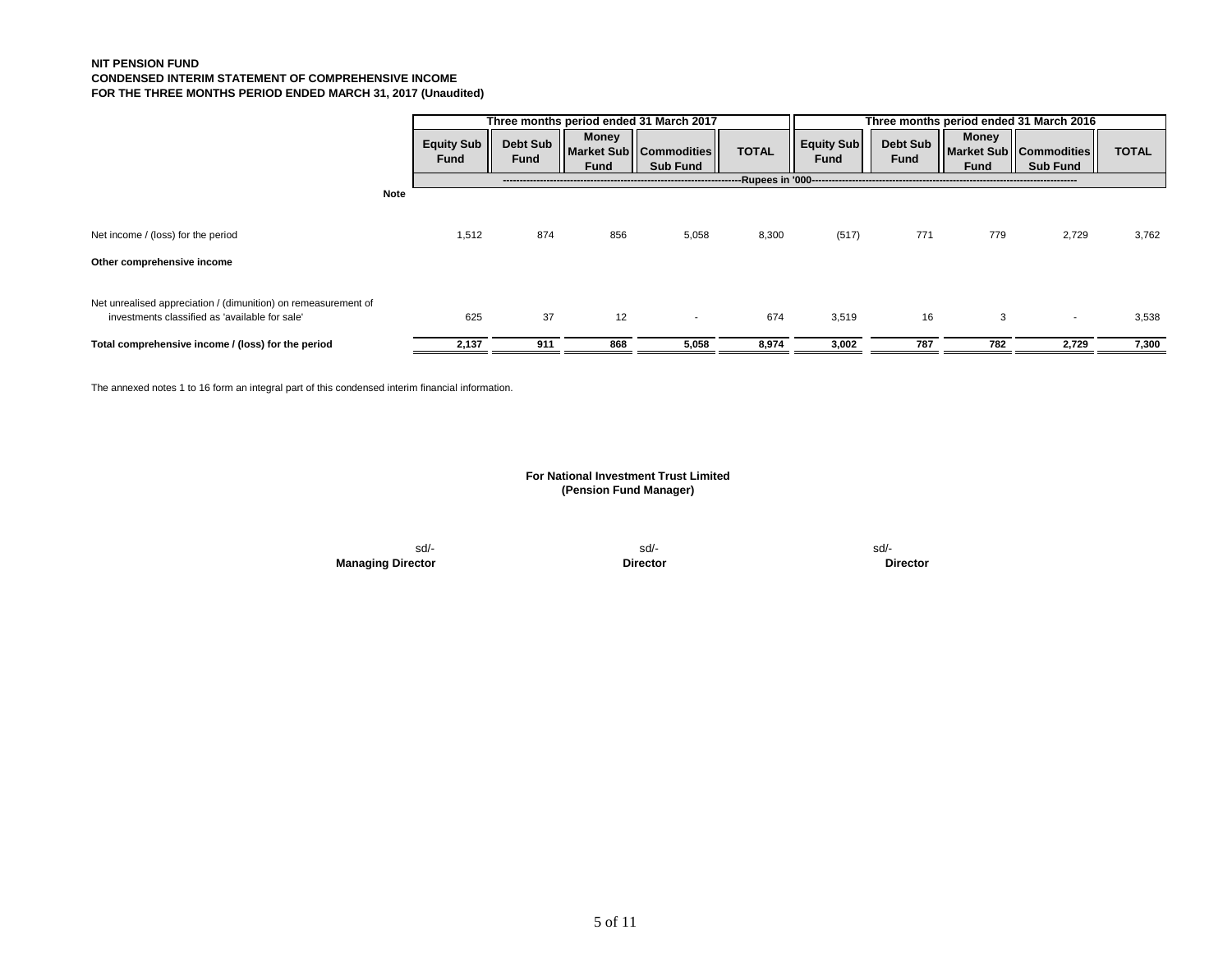# **NIT PENSION FUND**

# **CONDENDSED INTERIM STATEMENT OF MOVEMENT IN UNIT HOLDERS' FUND FOR THE NINE MONTHS PERIOD ENDED MARCH 31, 2017 (Unaudited)**

|                                                               |                           |                          | Nine months period ended 31 March 2017           |                                       |              | Nine months period ended 31 March 2016 |                         |                                                  |                                       |              |  |
|---------------------------------------------------------------|---------------------------|--------------------------|--------------------------------------------------|---------------------------------------|--------------|----------------------------------------|-------------------------|--------------------------------------------------|---------------------------------------|--------------|--|
|                                                               | <b>Equity Sub</b><br>Fund | Debt Sub<br>Fund         | <b>Money</b><br><b>Market Sub</b><br><b>Fund</b> | <b>Commodities</b><br><b>Sub Fund</b> | <b>Total</b> | Equity Sub<br>Fund                     | <b>Debt Sub</b><br>Fund | <b>Money</b><br><b>Market Sub</b><br><b>Fund</b> | <b>Commodities</b><br><b>Sub Fund</b> | <b>Total</b> |  |
|                                                               |                           |                          | Rupees in '000-                                  |                                       |              |                                        |                         | Rupees in '000-                                  |                                       |              |  |
| Net assets at the beginning of the period                     | 83,755                    | 80,243                   | 78,705                                           | 82,705                                | 325,408      | 75,785                                 | 75,599                  | 75,255                                           | 75,150                                | 301,789      |  |
| Amount received on issuance of units                          | 1,674                     | 3,102                    | 4,968                                            |                                       | 9,744        | 1,360                                  | 1,778                   | 2,020                                            |                                       | 5,162        |  |
| Amount paid on redemption of units                            | (383)                     | (100)                    | (9)                                              |                                       | (492)        | (29)                                   | (9)                     | (4)                                              | (4)                                   | (46)         |  |
| Reallocation among sub-funds                                  | 26                        | (12)                     | (14)                                             |                                       |              | $\overline{\phantom{a}}$               |                         |                                                  | $\overline{\phantom{a}}$              |              |  |
|                                                               | 1,317                     | 2,990                    | 4,945                                            |                                       | 9,252        | 1,331                                  | 1,769                   | 2,016                                            | ٠                                     | 5,116        |  |
| Net unrealised appreciation / (diminution) on re-measurement  |                           |                          |                                                  |                                       |              |                                        |                         |                                                  |                                       |              |  |
| of investments classified as 'available for sale ' - note 6.3 | 15,914                    | 125                      | (7)                                              |                                       | 16,032       | (764)                                  | (2)                     | (15)                                             |                                       | (781)        |  |
| Gain on sale of investments-net                               | 552                       | $\overline{\phantom{a}}$ | ٠                                                | (3,088)                               | (2, 535)     | 49                                     | (4)                     | $\blacksquare$                                   | (201)                                 | (156)        |  |
| Other net income / (loss) for the period                      | 1,934                     | 2,486                    | 2,367                                            | 1,336                                 | 8,123        | (3,460)                                | 2,280                   | 2,270                                            | 2,889                                 | 3,979        |  |
|                                                               | 18,401                    | 2,611                    | 2,360                                            | (1,752)                               | 21,619       | (4, 175)                               | 2,274                   | 2,255                                            | 2,688                                 | 3,042        |  |
| Net assets at the end of the period                           | 103,473                   | 85,844                   | 86,010                                           | 80,953                                | 356,280      | 72,941                                 | 79,643                  | 79,526                                           | 77,838                                | 309,948      |  |

The annexed notes 1 to 16 form an integral part of this condensed interim financial information.

 **(Pension Fund Manager) For National Investment Trust Limited**

**sd/-** sd/- sd/- **Managing Director Director Director Director Director Director Director Director Director**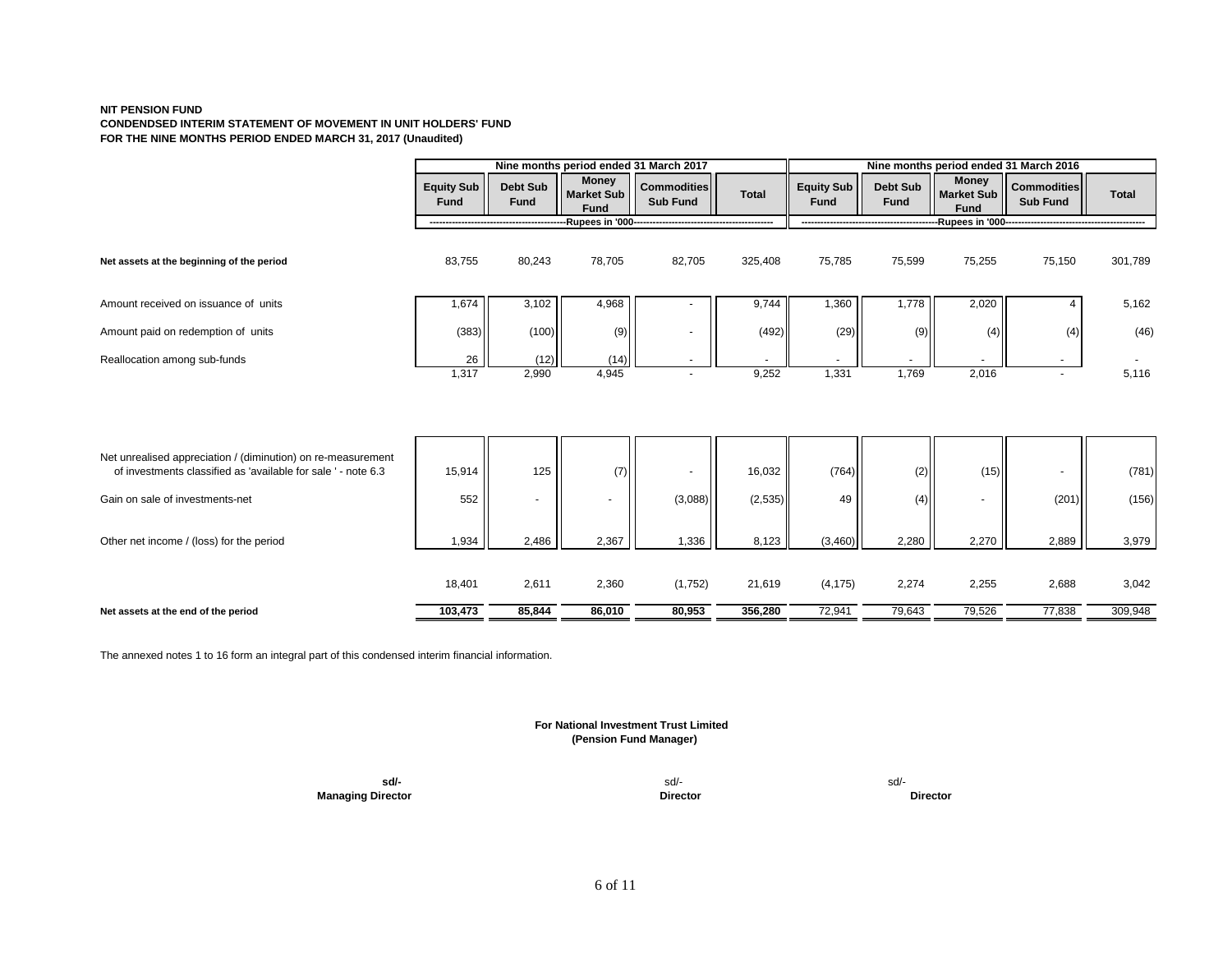## **NIT PENSION FUND CONDENSED INTERIM CASH FLOW STATEMENT FOR THE NINE MONTHS PERIOD ENDED MARCH 31, 2017 (Unaudited)**

|                                                                   | Nine months period ended 31 March 2017 |                         |                                                  |                                |              | Nine months period ended 31 March 2016 |                                |                             |                                             |            |
|-------------------------------------------------------------------|----------------------------------------|-------------------------|--------------------------------------------------|--------------------------------|--------------|----------------------------------------|--------------------------------|-----------------------------|---------------------------------------------|------------|
|                                                                   | <b>Equity Sub</b><br>Fund              | Debt Sub<br><b>Fund</b> | <b>Money</b><br><b>Market Sub</b><br><b>Fund</b> | <b>Commodities</b><br>Sub Fund | <b>Total</b> | <b>Equity Sub</b><br><b>Fund</b>       | <b>Debt Sub</b><br><b>Fund</b> | <b>Money</b><br><b>Fund</b> | Market Sub   Commodities<br><b>Sub Fund</b> | Total      |
|                                                                   |                                        |                         | -Rupees in '000--                                |                                |              |                                        |                                | -Rupees in '000--           |                                             |            |
| <b>CASH FLOWS FROM OPERATING ACTIVITIES</b>                       |                                        |                         |                                                  |                                |              |                                        |                                |                             |                                             |            |
| Net (loss) / income for the period before taxation                | 2,487                                  | 2,486                   | 2,367                                            | (1,752)                        | 5,588        | (3, 411)                               | 2,276                          | 2,270                       | 2,688                                       | 3,822      |
| (Increase) / decrease in assets                                   |                                        |                         |                                                  |                                |              |                                        |                                |                             |                                             |            |
|                                                                   |                                        |                         |                                                  |                                |              |                                        |                                |                             |                                             |            |
| Investments                                                       | (3, 577)                               | (4,021)                 | (4,743)                                          |                                | (12, 341)    | (38, 985)                              | (75, 402)                      | (74, 838)                   | $\overline{\phantom{a}}$                    | (189, 225) |
| Dividend and other receivables                                    | (998)                                  | 595                     | (34)                                             | (529)                          | (966)        | (1, 377)                               | 183                            | 235                         | (138)                                       | (1,097)    |
| Financial assets at fair value through profit or loss             |                                        |                         |                                                  | 4,007                          | 4,007        |                                        |                                |                             |                                             |            |
| Preliminary expenses and floatation costs                         | 15                                     | 15                      | 15                                               | 15                             | 61           | 16                                     | 16                             | 15                          | 15                                          | 62         |
| <b>Security Deposits</b>                                          |                                        |                         |                                                  | (4, 288)                       | (4, 288)     | 10,000                                 |                                |                             | (5,801)                                     | 4,199      |
| Receivable against subscription of investments                    |                                        |                         |                                                  |                                |              |                                        |                                |                             |                                             |            |
| Increase / (decrease) in liabilities                              | (4,560)                                | (3, 411)                | (4, 762)                                         | (795)                          | (13, 527)    | (30, 346)                              | (75, 203)                      | (74, 588)                   | (5,924)                                     | (186,061)  |
| Payable to National Investment Trust Limited                      |                                        |                         |                                                  |                                |              |                                        |                                |                             |                                             |            |
| - Pension Fund Manager                                            | (44)                                   | (73)                    | (71)                                             | (77)                           | (265)        | 52                                     | 65                             | 71                          | 62                                          | 250        |
| Fee payable to Securities and Exchange Commission                 |                                        |                         |                                                  |                                |              |                                        |                                |                             |                                             |            |
| of Pakistan                                                       | (1)                                    | (5)                     | (5)                                              | (6)                            | (17)         | 6                                      | 8                              | 7                           | $\overline{7}$                              | 28         |
| Payable against purchase of investments                           |                                        |                         |                                                  | ٠                              |              | (8, 543)                               |                                |                             | 1,235                                       | (7, 308)   |
| Payable to Central Depository Company of Pakistan Limited-Trustee | 3                                      | ٠                       | $\overline{2}$                                   | $\mathbf 0$                    | 6            | 17                                     | 18                             | 18                          | 17                                          | 70         |
| Payable against redemption of units                               |                                        |                         |                                                  |                                |              | 12                                     | 5                              |                             | 4                                           | 25         |
| Creditors, accrued and other liabilities                          | 440                                    | 57                      | 51                                               | 110                            | 658          | 154                                    | 152                            | 153                         | 150                                         | 609        |
|                                                                   |                                        |                         |                                                  |                                |              |                                        |                                |                             |                                             |            |
|                                                                   | 399                                    | (22)                    | (23)                                             | 28                             | 382          | (8, 301)                               | 248                            | 254                         | 1,475                                       | (6, 326)   |
| Net cash flow (used in) / generated from operating activities     | (1,674)                                | (947)                   | (2, 418)                                         | (2, 519)                       | (7, 557)     | (42,058)                               | (72, 678)                      | (72,062)                    | (1,761)                                     | (188, 562) |
| <b>CASH FLOWS FROM FINANCING ACTIVITIES</b>                       |                                        |                         |                                                  |                                |              |                                        |                                |                             |                                             |            |
| Amount received on issue of units                                 | 1,674                                  | 3,102                   | 4,968                                            |                                | 9,744        | 1,331                                  | 1,769                          | 2,016                       | $\frac{1}{2}$                               | 5,116      |
| Amount paid on redemption of units                                | (383)                                  | (100)                   | (9)                                              | $\overline{\phantom{a}}$       | (492)        |                                        |                                |                             | $\sim$                                      |            |
| Net cash flow used in financing activities                        | 1,291                                  | 3,002                   | 4,959                                            |                                | 9,252        | 1,331                                  | 1,769                          | 2,016                       |                                             | 5,116      |
| Net (decrease) in cash and cash equivalents                       |                                        |                         |                                                  |                                |              |                                        |                                |                             |                                             |            |
| during the period                                                 | (383)                                  | 2,055                   | 2,541                                            | (2,519)                        | 1,695        | (40, 727)                              | (70, 909)                      | (70, 046)                   | (1,761)                                     | (183, 446) |
| Cash and cash equivalents at the beginning of the period          | 9,160                                  | 4,727                   | 4,254                                            | 73,176                         | 91,317       | 47,682                                 | 75,459                         | 75,110                      | 75,005                                      | 273,256    |
| Cash and cash equivalents as at the end of the period             | 8.777                                  | 6.782                   | 6.795                                            | 70.657                         | 93.012       | 6.954                                  | 4.550                          | 5.063                       | 73.244                                      | 89,810     |

The annexed notes 1 to 16 form an integral part of this condensed interim financial information.

# **For National Investment Trust Limited (Pension Fund Manager)**

**Managing Director Director Director Director Director Director Director Director Director** 

**sd/-** sd/- sd/-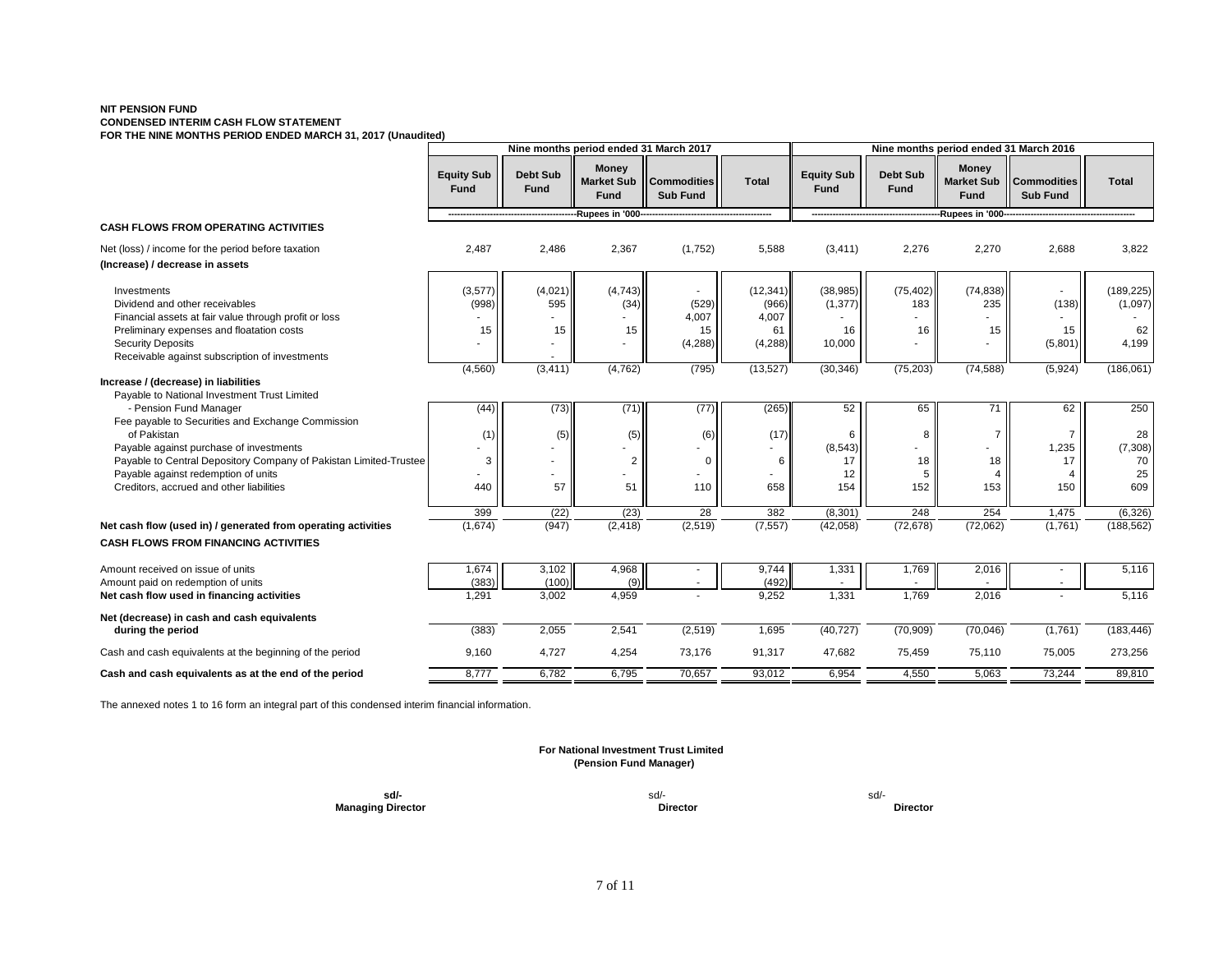## **NIT PENSION FUND**

## **NOTES TO AND FORMING PART OF THE CONDENSED INTERIM FINANCIAL INFORMATION**

FOR THE NINE MONTHS PERIOD ENDED MARCH 31, 2017 (Unau

## **1 LEGAL STATUS AND NATURE OF BUSINESS**

NIT Pension Fund ("the Fund") was established under a Trust Deed executed between National Investment Trust Limited as Pension Fund Manager and Central Depository Company of Pakistan Limited (CDC) as<br>trustee. The Fund was

National Investment Trust Limited has been licensed to act as a Pension Fund Manager under the Voluntary Pension Scheme Rules, 2005 through a certifcate of registration issued by SECP. The registered office of<br>the Pension

The Fund is an unlisted pension scheme and offers units for public subscription on a continuous basis. The units are non-transferable except in the circumstances mentioned in VPS Rules and can be redeemed by<br>surrendering t

The objective of the Fund is to provide individuals with a portable, individualised, funded (based on defined contribution), flexible pension scheme, assisting and facilitating them to plan and provide for their retirment.

The Fund received Seed Money from Pension Fund Manager amounting to Rs. 300 million (i.e. Rs. 75 million in each Sub-Fund) on 12 June 2015 against which 30 million units at the offer price of Rs. 10 each unit were issued (i.e. 75 million of each Sub-fund). Accordingly, the Fund commenced its operations from 12 June 2015.

PACRA has maintained an asset manager rating of "AM2+" to the Pension Fund Manager.

Title of the assets of the fund are held in the name of CDC as the trustee of the fund.

#### **2 BASIS OF PREPARATION**

#### **2.1 Statement of compliance**

This condensed interim financial information has been prepared in accordance with the requirements of the International Accounting Standard 34 - Interim Financial Reporting and provisions of and directives issued<br>under the

This condensed interim financial information does not include all the information and disclosures required in the annual financial statements and should therefore be read in conjunction with the annual financial<br>statements

#### **2.2 Functional and presentation currency**

This condensed interim financial information is presented in Pak Rupees, which is the Fund's functional and presentation currency. All financial information presented in Pak Rupees has been rounded off to the<br>nearest thous

## **3 SIGNIFICANT ACCOUNTING POLICIES**

The accounting policies adopted for the preparation of the condensed interim financial information are the same as those applied in the preparation of the annual financial statements of the Fund for the year, ended<br>30 June

## 4 **USE OF JUDGEMENTS AND ESTIMATES**

The preparation of condensed interim financial information requires management to make judgements, estimates and assumption that affect the application of accounting policies and reported amount of assets and<br>liabilities,

The significant judgements made by management in applying the accounting policies and the key sources of estimation uncertainty were the same as those that applied to financial statements as at and for the year ended 30 June 2016.

#### **5 BANK BALANCES**

|                              |      | Unaudited (March 31, 2017)  |                                                    |                | Audited (June 30, 2016)   |      |                      |                                             |              |  |  |  |
|------------------------------|------|-----------------------------|----------------------------------------------------|----------------|---------------------------|------|----------------------|---------------------------------------------|--------------|--|--|--|
| <b>Equity</b><br>Sub Fund II | Fund | <b>Money</b><br><b>Fund</b> | Debt Sub Market Sub Commodities<br><b>Sub Fund</b> | <b>TOTAL</b>   | <b>Equity</b><br>Sub Fund | Fund | <b>Money</b><br>Fund | Debt Sub Market Sub Commodities<br>Sub Fund | <b>TOTAL</b> |  |  |  |
|                              |      |                             |                                                    | Rupees in '000 |                           |      |                      |                                             |              |  |  |  |

**Audited (June 31, 2016)**

| Savings accounts | T. I | 8.803 | 6.770       | 6.781 | 74.401<br>.164                   | 93.518                         | 9.160 | - יי<br>4.14         | 4.25         | <b>72.47C</b><br>73.170 | 91.317          |
|------------------|------|-------|-------------|-------|----------------------------------|--------------------------------|-------|----------------------|--------------|-------------------------|-----------------|
|                  |      | 8.80? | ---<br>0.11 | 6.781 | $\overline{\phantom{a}}$<br>.104 | $\sim$ $\sim$ $\sim$<br>93.518 | J.160 | $-2$<br><b>4.14.</b> | $-$<br>4.254 | $\sim$ $\sim$<br>,,,,,  | 04 247<br>71.31 |

**Unaudited (March 31, 2017)**

**5.1** These accounts carry return at rates ranging from 3.75% to 6.25% per annum (30 June 2016: 2% to 7.25% per annum).

#### **6 INVESTMENTS**

|                                                 |               | <b>Equity</b><br>Sub Fund | II Debt Sub II.<br>Fund | <b>Money</b><br><b>Fund</b> | Market Sub Commodities<br>Sub Fund | <b>TOTAL</b>      | <b>Equity</b><br>Sub Fund | Debt Sub II<br>Fund | <b>Money</b><br><b>Fund</b> | Market Sub Commodities<br>Sub Fund | <b>TOTAL</b> |
|-------------------------------------------------|---------------|---------------------------|-------------------------|-----------------------------|------------------------------------|-------------------|---------------------------|---------------------|-----------------------------|------------------------------------|--------------|
|                                                 |               |                           |                         |                             |                                    | -Rupees in '000-- |                           |                     |                             |                                    |              |
|                                                 |               |                           |                         |                             |                                    |                   |                           |                     |                             |                                    |              |
| Available for sale investments                  |               |                           |                         |                             |                                    |                   |                           |                     |                             |                                    |              |
| <b>Listed Equity Securities</b>                 | 6.1           | 94.196                    |                         |                             |                                    | 94.196            | 74.705                    |                     |                             |                                    | 74.705       |
| Government securities-Market Treasury Bills     | 6.2.1 & 6.2.2 |                           | 48.882                  | 79.651                      | ۰.                                 | 128.533           | $\overline{\phantom{a}}$  | 44.949              | 74.915                      |                                    | 119.864      |
| Government securities-Pakistan Investment Bonds | 6.2.1 & 6.2.2 |                           | 25.642                  |                             |                                    | 25.642            |                           | 26.116              |                             | . .                                | 26.116       |
| <b>Term Finance Certificates</b>                | 6.2.1         |                           | 4.936                   |                             |                                    | 4.936             |                           | 4.250               |                             |                                    | 4.250        |
|                                                 |               | 94.196                    | 79.461                  | 79.651                      | $\overline{\phantom{a}}$           | 253,308           | 74.705                    | 75.315              | 74.915                      |                                    | 224.935      |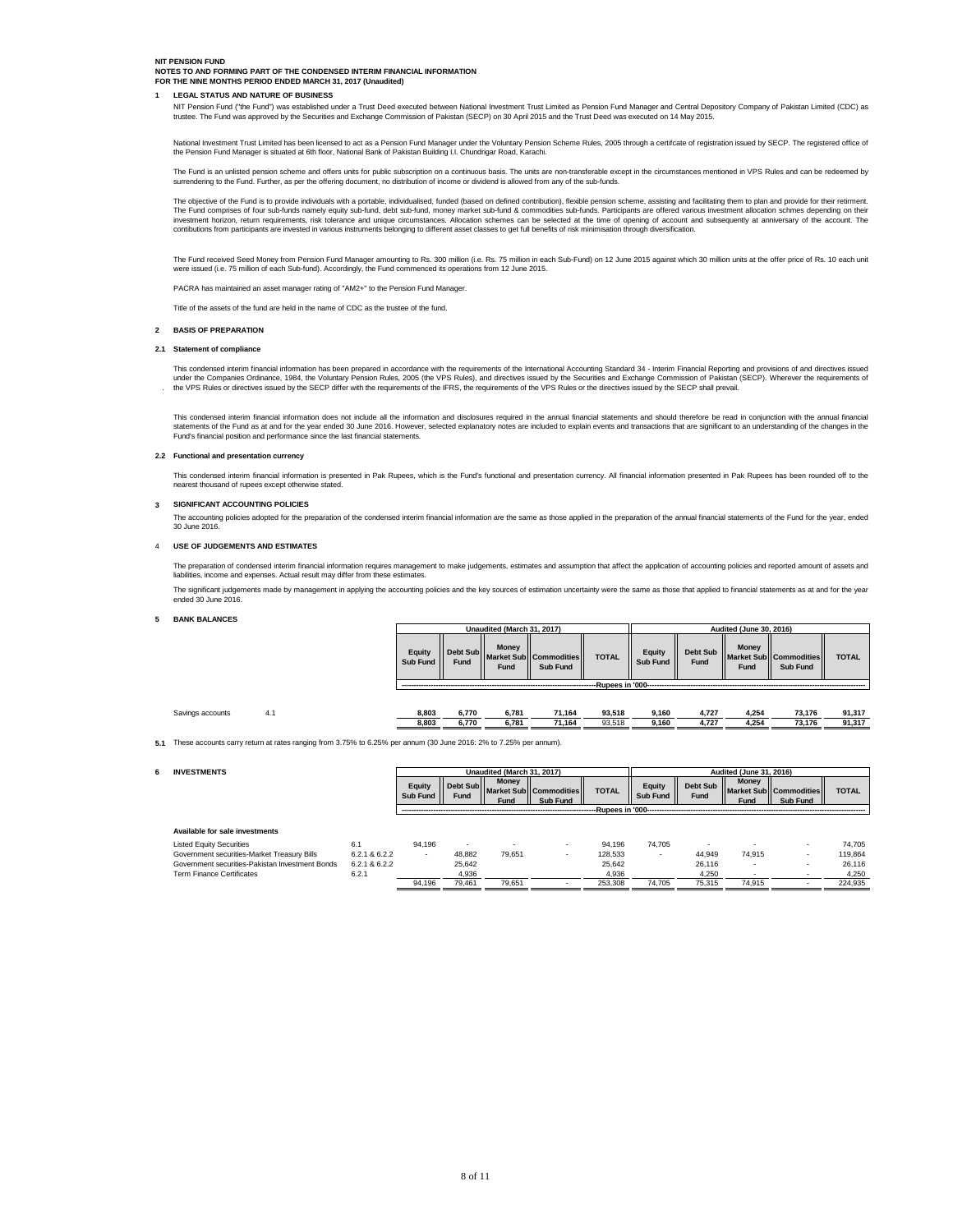# **6.1 -Listed Equity Securities 6.1.1 - Held by Equity Sub-Fund**

| Shares of listed companies - fully paid up ordinary shares of Rs. 10 each unless stated otherwise |                              |                                          |                                                            |                                                                         |                              |                            |                                                  |                                         | <b>Market</b>                                               | Market                                                            | Percentage                                                  |
|---------------------------------------------------------------------------------------------------|------------------------------|------------------------------------------|------------------------------------------------------------|-------------------------------------------------------------------------|------------------------------|----------------------------|--------------------------------------------------|-----------------------------------------|-------------------------------------------------------------|-------------------------------------------------------------------|-------------------------------------------------------------|
| <b>Name of Investee Companies</b>                                                                 | As at 01<br><b>July 2016</b> | <b>Purchases</b><br>during the<br>period | <b>Bonus</b><br>shares<br>received<br>during the<br>period | <b>Right shares</b><br>purchased/<br>subscribed<br>during the<br>period | Sale<br>during the<br>period | As at<br>March 31.<br>2017 | Cost/ Carrying<br>value ast at<br>March 31, 2017 | Market Value as<br>at March 31,<br>2017 | value as a<br>percentage<br>of net<br>assets of<br>sub-fund | value as a<br>percentage<br>of total<br>investment<br>of sub-fund | of paid-up<br>capital of the<br>investee<br>company<br>held |
| <b>COMMERCIAL BANKS</b>                                                                           |                              |                                          |                                                            | -(Number of Shares)----                                                 |                              |                            | ----Rupees in '000-                              |                                         |                                                             |                                                                   |                                                             |
| Habib Metropolitan Bank                                                                           | 8.000                        | ł.                                       |                                                            |                                                                         | 8.000                        |                            |                                                  | J.                                      |                                                             |                                                                   |                                                             |
| Habib Bank Limited                                                                                |                              | 8.000                                    |                                                            |                                                                         |                              | 8.000                      | 1.897                                            | 2.157                                   | 2.08                                                        | 2.29                                                              | 0.01                                                        |
| <b>MCB Bank Limited</b>                                                                           | 19,000                       | 6,000                                    |                                                            |                                                                         | ÷,                           | 25,000                     | 5,297                                            | 5,685                                   | 5.49                                                        | 6.04                                                              | 0.05                                                        |
| Bank Al Habib Limited                                                                             | 30,000                       | ÷                                        |                                                            |                                                                         |                              | 30,000                     | 1,324                                            | 1,607                                   | 1.55                                                        | 1.71                                                              | 0.01                                                        |
| United Bank Limited                                                                               | 10,000                       | 17.000                                   |                                                            |                                                                         |                              | 27.000                     | 5.580                                            | 6.146                                   | 5.94                                                        | 6.52                                                              | 0.05                                                        |
|                                                                                                   | 67,000                       | 31,000                                   |                                                            | ÷.                                                                      | 8,000                        | 90,000                     | 14,098                                           | 15,594                                  | 15.07                                                       | 16.56                                                             |                                                             |
|                                                                                                   |                              |                                          |                                                            |                                                                         |                              |                            |                                                  |                                         |                                                             |                                                                   |                                                             |
| <b>TEXTILE COMPOSITE</b>                                                                          |                              |                                          |                                                            |                                                                         |                              |                            |                                                  |                                         |                                                             |                                                                   |                                                             |
| Nishat Mills Limited                                                                              |                              | 8.000                                    |                                                            |                                                                         |                              | 8.000                      | 1.111                                            | 1.322                                   | 1.28                                                        | 1.40                                                              | 0.04                                                        |
|                                                                                                   | ٠                            | 8,000                                    |                                                            | $\lambda$                                                               | $\overline{a}$               | 8,000                      | 1.111                                            | 1.322                                   | 1.28                                                        | 1.40                                                              |                                                             |
| <b>CEMENT</b>                                                                                     |                              |                                          |                                                            |                                                                         |                              |                            |                                                  |                                         |                                                             |                                                                   |                                                             |
| D. G. Khan Cement Company                                                                         | 27,000                       | 5.000                                    |                                                            |                                                                         | ÷,                           | 32,000                     | 5.324                                            | 7.437                                   | 7.19                                                        | 7.90                                                              | 0.17                                                        |
| Cherat Cement Company Limited                                                                     | ÷,                           | 7.500                                    |                                                            |                                                                         | Ĭ.                           | 7.500                      | 939                                              | 1.434                                   | 1.39                                                        | 1.52                                                              | 0.08                                                        |
| Fauji Cement Company Ltd.                                                                         | 90.000                       | 24,000                                   |                                                            |                                                                         | J.                           | 114,000                    | 4.283                                            | 4,866                                   | 4.70                                                        | 5.17                                                              | 0.04                                                        |
| Lucky Cement Limited                                                                              | 10,000                       | 2,000                                    |                                                            |                                                                         | 1.000                        | 11,000                     | 6,173                                            | 9,211                                   | 8.90                                                        | 9.78                                                              | 0.28                                                        |
|                                                                                                   | 127,000                      | 38,500                                   |                                                            |                                                                         | 1.000                        | 164,500                    | 16,720                                           | 22,948                                  | 22.18                                                       | 24.36                                                             |                                                             |
| POWER GENERATIN & DISTRIBUTION                                                                    |                              |                                          |                                                            |                                                                         |                              |                            |                                                  |                                         |                                                             |                                                                   |                                                             |
| Kot Addu Power Co.Ltd.                                                                            | 52,000                       | 20,000                                   |                                                            |                                                                         | 64,000                       | 8,000                      | 677                                              | 642                                     | 0.62                                                        | 0.68                                                              | 0.01                                                        |
| Hub Power Company                                                                                 | 40,000                       |                                          |                                                            |                                                                         |                              | 40,000                     | 3,899                                            | 5,242                                   | 5.07                                                        | 5.57                                                              | 0.05                                                        |
|                                                                                                   | 92,000                       | 20,000                                   | ÷.                                                         | ٠                                                                       | 64,000                       | 48,000                     | 4,576                                            | 5,884                                   | 5.69                                                        | 6.25                                                              |                                                             |
| OIL AND GAS MARKETING COMPANIES                                                                   |                              |                                          |                                                            |                                                                         |                              |                            |                                                  |                                         |                                                             |                                                                   |                                                             |
| Pakistan State Oil Co. Ltd.                                                                       | 19,000                       |                                          |                                                            |                                                                         | 6,000                        | 13,000                     | 5,097                                            | 5,506                                   | 5.32                                                        | 5.85                                                              | 0.20                                                        |
|                                                                                                   | 19,000                       | ÷.                                       | $\overline{a}$                                             | $\lambda$                                                               | 6.000                        | 13,000                     | 5,097                                            | 5.506                                   | 5                                                           | 6                                                                 |                                                             |
| OIL AND GAS MARKETING COMPANIES                                                                   |                              |                                          |                                                            |                                                                         |                              |                            |                                                  |                                         |                                                             |                                                                   |                                                             |
| Pakistan Oil Field                                                                                | 2.000                        |                                          |                                                            |                                                                         |                              | 2.000                      | 698                                              | 890                                     | 0.86                                                        | 0.94                                                              | 0.04                                                        |
| Oil & Gas Development Company                                                                     | 5,000                        | 28,000                                   |                                                            | ÷                                                                       | ÷,                           | 33,000                     | 5,169                                            | 4,894                                   | 4.73                                                        | 5.20                                                              | 0.01                                                        |
| Pakistan Petroleum Ltd.                                                                           | 37,500                       | 3,000                                    |                                                            | ÷                                                                       | ٠                            | 40,500                     | 5,078                                            | 6,274                                   | 6.06                                                        | 6.66                                                              | 0.03                                                        |
|                                                                                                   | 44,500                       | 31,000                                   |                                                            | ä,                                                                      | ä,                           | 75,500                     | 10,945                                           | 12,058                                  | 12                                                          | 13                                                                |                                                             |
| AUTOMOBILE ASSEMBLER                                                                              |                              |                                          |                                                            |                                                                         |                              |                            |                                                  |                                         |                                                             |                                                                   |                                                             |
| Indus Motor Company Limited                                                                       | 5,000                        |                                          |                                                            | ÷,                                                                      | 1,000                        | 4,000                      | 3,758                                            | 6,366                                   | 6.15                                                        | 6.76                                                              | 0.81                                                        |
|                                                                                                   | 5,000                        | ä,                                       | ÷.                                                         | ٠                                                                       | 1,000                        | 4,000                      | 3,758                                            | 6,366                                   | 6.15                                                        | 6.76                                                              |                                                             |
| <b>ENGINEERING</b>                                                                                |                              |                                          |                                                            |                                                                         |                              |                            |                                                  |                                         |                                                             |                                                                   |                                                             |
| Crescent Steel And Allied Proudcts Ltd                                                            | ä,                           | 48,500<br>48.500                         |                                                            | ٠                                                                       | 8,500<br>8,500               | 40,000<br>40,000           | 5,021<br>5.021                                   | 10,012<br>10,012                        | 9.68<br>9.68                                                | 10.63<br>10.63                                                    | 1.61                                                        |
| <b>AUTOMOBILE AND PARTS</b>                                                                       |                              |                                          |                                                            |                                                                         |                              |                            |                                                  |                                         |                                                             |                                                                   |                                                             |
| Agriauto Industries Limited.                                                                      |                              | 5.000                                    |                                                            |                                                                         |                              | 5.000                      | 1.221                                            | 1.442                                   | 1.39                                                        | 1.53                                                              | 1.00                                                        |
| <b>CABLE &amp; ELECTRIC GOODS</b>                                                                 | í.                           | 5,000                                    | ä,                                                         | τ                                                                       | τ                            | 5,000                      | 1.221                                            | 1.442                                   | 1.39                                                        | 1.53                                                              |                                                             |
| Pakistan Cables Limited                                                                           |                              | 4.000                                    |                                                            |                                                                         |                              | 4.000                      | 883                                              | 1.181                                   | 1.14                                                        | 1.25                                                              | 0.41                                                        |
|                                                                                                   |                              | 4,000                                    |                                                            |                                                                         | ä,                           | 4,000                      | 883                                              | 1,181                                   | 1.14                                                        | 1.25                                                              |                                                             |
| <b>FERTILIZER</b>                                                                                 |                              |                                          |                                                            |                                                                         |                              |                            |                                                  |                                         |                                                             |                                                                   |                                                             |
| Engro Corporation Ltd.                                                                            | 19,500                       | l,                                       |                                                            |                                                                         | 5,500                        | 14,000                     | 4,287                                            | 5,152                                   | 4.98                                                        | 5.47                                                              | 0.10                                                        |
| Fauji Fertilizer Bin Qasim Ltd.<br>Engro Fertilizer Limited                                       | 105,000<br>30,000            | i.                                       |                                                            |                                                                         | 105,000<br>15,000            | 15,000                     | 940                                              | 940                                     | 0.91                                                        | 1.00                                                              | 0.01                                                        |
| Fauji Fertilizer Company Limited.                                                                 | 48,000                       |                                          |                                                            |                                                                         | 38,000                       | 10,000                     | 1.036                                            | 1.036                                   | 1.00                                                        | 1.10                                                              | 0.01                                                        |
|                                                                                                   | 202,500                      | ä,                                       |                                                            | ٠                                                                       | 163,500                      | 39,000                     | 6,262                                            | 7.128                                   | 6.89                                                        | 7.57                                                              |                                                             |
| <b>PHARMACEUTICALS</b>                                                                            |                              |                                          |                                                            |                                                                         |                              |                            |                                                  |                                         |                                                             |                                                                   |                                                             |
| The Searl Company Limited                                                                         | ٠                            | 6,000<br>6,000                           | 1,524<br>1,524                                             | ٠                                                                       | ٠                            | 7.524<br>7,524             | 3,510<br>3,510                                   | 4.755<br>4,755                          | 4.71<br>4.71                                                | 5.05<br>5.05                                                      |                                                             |
| FOOD & PERSONAL CARE PRODUCERS                                                                    |                              |                                          |                                                            |                                                                         |                              |                            |                                                  |                                         |                                                             |                                                                   |                                                             |
| <b>Engro Foods Limited</b>                                                                        | 27.000                       | 11.000                                   |                                                            |                                                                         | 38,000                       |                            |                                                  |                                         |                                                             |                                                                   |                                                             |
|                                                                                                   | 27,000                       | 11,000                                   |                                                            | ٠                                                                       | 38,000                       |                            |                                                  |                                         |                                                             |                                                                   |                                                             |
| <b>Total - 31 March 2017</b>                                                                      | 584,000                      | 203,000                                  | 1,524                                                      | ٠                                                                       | 290,000                      | 498,524                    | 73,203                                           | 94,196                                  | 91                                                          | 100                                                               |                                                             |

6.1.2- Investments include shares with market value of Rs. 4.869 million (30 June 2016: Rs 50.062 million)which have peen pledged with National Clearing Company of Pakistan Limited for guaranteeing settlement of the<br>Fund's

6.1.3- Finance Act 2014 has introduced tax on bonus shares issued by the Companies. Most From the Court, The Equity Funds in Number of Equity Finance After Home that experiment the product of the Court) on various shares a

| recorded as part of cost of respective investments. Detail is as follows. |                                |                                          |                                    |
|---------------------------------------------------------------------------|--------------------------------|------------------------------------------|------------------------------------|
|                                                                           | 5% (No.<br>of Bonus<br>shares) | <b>Market</b><br>value as at<br>31 March | Payment<br>made to the<br>investee |
|                                                                           |                                | 2017<br>(Rupees in '000)                 | companies                          |
| Searle Pakistan Limited*                                                  | 42                             | 27                                       | 21                                 |
| Searle Pakistan Limited**                                                 | 34                             | 21                                       | 21                                 |
|                                                                           |                                | 48                                       | 42                                 |

\* Searle Pakistan has not released the bonus shares and retained the payment due to court order \*\* Searle Pakistan has demanded the payment subsquent to the period end.

| 6.2.1 -Investment in government securities - Available for sale (PF DSF)  |                        |                              | Face value                        |                                           |                           |                       | As at 31 March 2017 |                                | <b>Market Value</b>                        | <b>Market Value</b>                         |
|---------------------------------------------------------------------------|------------------------|------------------------------|-----------------------------------|-------------------------------------------|---------------------------|-----------------------|---------------------|--------------------------------|--------------------------------------------|---------------------------------------------|
| <b>Issue Date</b>                                                         | Tenor                  | As at 01<br><b>July 2016</b> | Purchases<br>During the<br>Period | Sales/<br>Matured<br>During the<br>Period | As at<br>March 31<br>2017 | <b>Carrying Value</b> | <b>Market Value</b> | Appreciation /<br>(Diminution) | as a<br>Percentage of<br><b>Net Assets</b> | as a<br>Percentage of<br><b>Investments</b> |
| <b>Market Treasury Bills</b>                                              |                        |                              |                                   |                                           |                           | Rupees in '000-       | ----                |                                |                                            |                                             |
| April 14, 2016                                                            | 03 Months              | 45,000                       | ٠                                 | 45,000                                    | $\overline{a}$            |                       |                     | $\overline{a}$                 | $\overline{a}$                             |                                             |
| August 18, 2016                                                           | 06 Months              |                              | 45.000                            | 45,000                                    |                           |                       |                     |                                | 0.00%                                      | 0.00%                                       |
| February 16, 2017                                                         | 06 Months              | ٠                            | 50.000                            |                                           | 50.000                    | 48.901                | 48.883              | (18.00)                        | 56.94%                                     | 61.52%                                      |
| August 20, 2015                                                           | 12 Months              |                              | 45.000                            | 45,000                                    | ٠                         |                       | i,                  |                                | $\overline{a}$                             | ×,                                          |
|                                                                           |                        |                              |                                   |                                           |                           |                       |                     |                                |                                            |                                             |
|                                                                           |                        | 45.000                       | 140,000                           | 135,000                                   | 50.000                    | 48.901                | 48.883              | (18)                           | 56.94%                                     | 61.52%                                      |
| <b>Pakistan Investment Bonds</b><br>March 26, 2015                        | 03 Years               | 25,000                       |                                   | L.                                        | 25,000                    | 25.572                | 25.642              | 70                             | 29.87%                                     | 32.27%                                      |
|                                                                           |                        | 25,000                       | $\blacksquare$                    | $\overline{\phantom{a}}$                  | 25,000                    | 25,572                | 25.642              | 70                             | 29.87%                                     | 32.27%                                      |
|                                                                           |                        |                              |                                   |                                           |                           |                       |                     |                                |                                            |                                             |
| <b>Term Finance Certificates-Unlisted</b>                                 |                        |                              | Face value                        |                                           |                           |                       | As at 31 March 2017 |                                | Market Value                               | Market Value                                |
|                                                                           |                        |                              | Purchases                         | <b>Disposed</b>                           | As at                     |                       |                     |                                | as a                                       | as a                                        |
| Name of Investee Company                                                  | <b>Issue Date</b>      | As at 01                     | During the                        | during the                                | March 31                  | <b>Carrying Value</b> | <b>Market Value</b> | Appreciation /                 | Percentage of                              | Percentage of                               |
|                                                                           |                        | <b>July 2016</b>             | Period                            | Period                                    | 2017                      |                       |                     | (Diminution)                   | <b>Net Assets</b>                          | <b>Investments</b>                          |
|                                                                           |                        |                              |                                   |                                           |                           |                       |                     |                                |                                            |                                             |
| <b>Commercial Banks</b><br>Bank Al-Habib Limited                          | March 17, 2016         | 875                          |                                   |                                           | 875                       | 4.374                 | 4.424               | 50                             | 5.15%                                      | 5.57%                                       |
|                                                                           |                        |                              |                                   |                                           |                           |                       |                     |                                |                                            |                                             |
|                                                                           |                        | 875                          | ٠                                 | ٠                                         | 875                       | 4.374                 | 4.424               | 50                             | 5.15%                                      | 5.57%                                       |
| Sukuk - Listed                                                            |                        |                              |                                   |                                           |                           |                       |                     |                                |                                            |                                             |
| All Certificates have a Face Value of Rs. 5,000 each.                     |                        |                              | <b>Number of Certificates</b>     |                                           |                           |                       | As at 31 March 2017 |                                | <b>Market Value</b>                        | market value                                |
|                                                                           |                        |                              | Purchases                         | <b>Disposed</b>                           | As at                     |                       |                     |                                | as a                                       | as a                                        |
| Name of Investee Company                                                  | <b>Issue Date</b>      | As at 01<br><b>July 2016</b> | During the<br>Period              | During the<br>Period                      | March 31<br>2017          | <b>Carrying Value</b> | <b>Market Value</b> | Appreciation /<br>(Diminution) | Percentage of<br><b>Net Assets</b>         | Percentage of<br>Total<br>Investments       |
|                                                                           |                        |                              |                                   |                                           |                           |                       | (Rupees in '000)    |                                |                                            |                                             |
|                                                                           |                        |                              |                                   |                                           |                           |                       |                     |                                |                                            |                                             |
| Fatima Fertilizer Company Limited                                         | November 28, 2016      |                              | 99                                |                                           | 99                        | 495                   | 512                 | 17                             | 0.60%                                      | 0.64%                                       |
|                                                                           |                        |                              | 99                                | ä,                                        | 99                        | 495                   | 512                 | 17                             | 0.60%                                      | 0.64%                                       |
|                                                                           |                        |                              |                                   |                                           |                           |                       |                     |                                |                                            |                                             |
|                                                                           |                        | 875                          | 99                                | ٠                                         | 974                       | 4.869                 | 4.936               | 67                             | 5.75%                                      | 6.21%                                       |
| 6.2.2 -Investment in government securities - Available for sale (PF MMSF) |                        |                              |                                   |                                           |                           |                       |                     |                                |                                            |                                             |
|                                                                           |                        |                              | Face value                        |                                           |                           |                       | As at 31 March 2017 |                                |                                            |                                             |
|                                                                           |                        |                              | Purchases                         | Sales/                                    | As at                     |                       |                     |                                | <b>Market Value</b><br>as a                | <b>Market Value</b><br>as a                 |
| <b>Issue Date</b>                                                         |                        | As at 01                     | During the                        | Matured                                   | March 31                  | <b>Carrving Value</b> | <b>Market Value</b> | Appreciation /                 | Percentage of                              | Percentage of                               |
|                                                                           |                        | <b>July 2015</b>             | Period                            | During the                                | 2017                      |                       |                     | (Diminution)                   | <b>Net Assets</b>                          | <b>Investments</b>                          |
|                                                                           |                        |                              |                                   | Period                                    |                           |                       |                     |                                |                                            |                                             |
|                                                                           |                        |                              | ---                               |                                           |                           | -Rupees in '000--     |                     |                                |                                            |                                             |
| <b>Market Treasury Bills</b>                                              |                        |                              |                                   |                                           |                           |                       |                     |                                |                                            |                                             |
| April 14, 2016                                                            | 03 Months              | 75000                        | $\overline{a}$                    | 75,000                                    |                           |                       |                     |                                |                                            |                                             |
| August 18, 2016<br>November 10, 2016                                      | 03 Months<br>03 Months |                              | 75,000<br>75,000                  | 75,000<br>75,000                          | ł.                        |                       |                     |                                |                                            |                                             |
| February 2, 2017                                                          | 03 Months              |                              | 80.000                            |                                           | 80,000                    | 79.668                | 79.651              | (17)                           | 92.79%                                     | 100.24%                                     |
| August 20, 2015                                                           | 12 Months              |                              | 75,000                            | 75,000                                    |                           |                       |                     |                                |                                            |                                             |

 **75,000 305,000 300,000 80,000 79,668 79,651 (17) 92.79% 100.24%**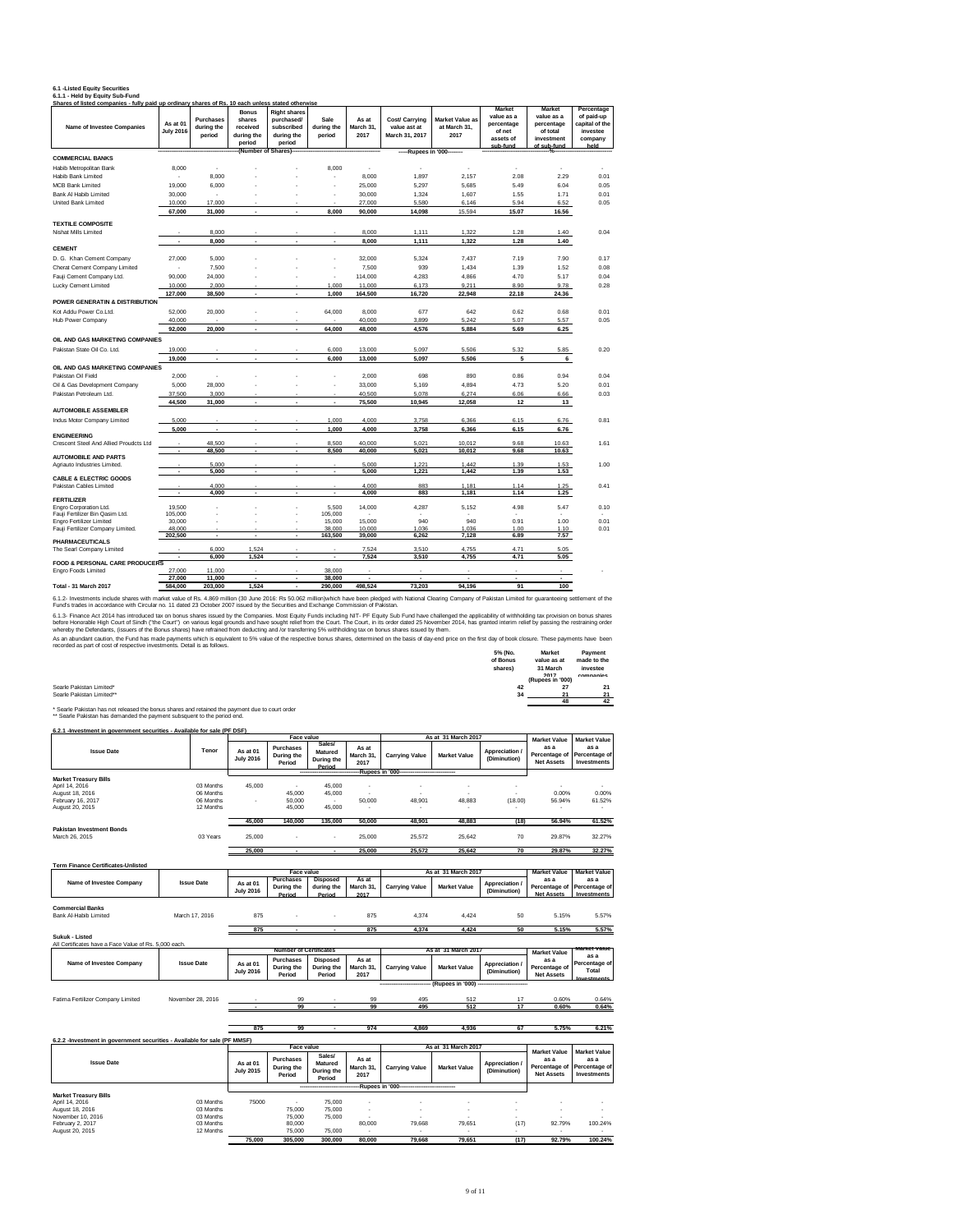| 6.3            | Net unrealised (diminution) / appreciation on re-measurement of                                                                                                 |                                  |                         |                                           |                                       |                      |                           |                    |                            |                                           |                                                     |
|----------------|-----------------------------------------------------------------------------------------------------------------------------------------------------------------|----------------------------------|-------------------------|-------------------------------------------|---------------------------------------|----------------------|---------------------------|--------------------|----------------------------|-------------------------------------------|-----------------------------------------------------|
|                | investments classified as 'available for sale'                                                                                                                  |                                  |                         | Unaudited (March 31, 2017)                |                                       |                      |                           |                    | Unaudited (March 31, 2016) |                                           |                                                     |
|                |                                                                                                                                                                 | <b>Equity Sub</b><br><b>Fund</b> | <b>Debt Sub</b><br>Fund | Money<br><b>Market Sub</b><br><b>Fund</b> | <b>Commodities</b><br><b>Sub Fund</b> | <b>TOTAL</b>         | <b>Equity Sub</b><br>Fund | Debt Sub<br>Fund   | Money<br>Fund              | Market Sub Commodities<br><b>Sub Fund</b> | <b>TOTAL</b>                                        |
|                | Market value of investments                                                                                                                                     | 94,196                           | 79,461                  | 79,651                                    | ۰                                     | 253,308              | 61,821                    | 74,801             | 74,801                     |                                           | 211.423                                             |
|                | Less: Carrying value of investments - net of impairment                                                                                                         | 73.203                           | 79,341                  | 79,668                                    |                                       | 232.212              | 69.363                    | 74,804             | 74,804                     |                                           | 218,971                                             |
|                |                                                                                                                                                                 | 20.993                           | 120                     | (17)                                      |                                       | 21.096               | (7, 542)                  | (3)                | (3)                        |                                           | (7, 548)                                            |
|                | Less: Net unrealised appreciation in the fair value of                                                                                                          |                                  |                         |                                           |                                       |                      |                           |                    |                            |                                           |                                                     |
|                | investments at the beginning of the period                                                                                                                      | 5,079                            | (5)                     | (10)                                      |                                       | 5,064                | 29                        |                    |                            |                                           | 29                                                  |
|                |                                                                                                                                                                 | 15,914                           | 125                     | (7)                                       |                                       | 16,032               | (7, 571)                  | (3)                | (3)                        |                                           | (7, 577)                                            |
| $\overline{7}$ | <b>FINANCIAL ASSETS AT FAIR VALUE</b><br><b>THROUGH PROFIT OR LOSS</b>                                                                                          |                                  |                         | Unaudited (March 31, 2017)                |                                       |                      |                           |                    | Unaudited (March 31, 2016) |                                           |                                                     |
|                |                                                                                                                                                                 | Equity                           | Debt                    | Money                                     | <b>Commodities</b>                    | <b>Total</b>         | Equity                    | Debt               | Money                      | Commodities                               | Total                                               |
|                |                                                                                                                                                                 | Sub-Fund                         | Sub-Fund                | <b>Market</b>                             | Sub-Fund                              |                      | Sub-Fund                  | Sub-Fund           | Market                     | Sub-Fund                                  |                                                     |
|                |                                                                                                                                                                 |                                  |                         |                                           |                                       |                      |                           |                    |                            |                                           |                                                     |
|                |                                                                                                                                                                 |                                  |                         | Sub-Fund                                  |                                       |                      |                           |                    | Sub-Fund                   |                                           |                                                     |
|                |                                                                                                                                                                 |                                  |                         |                                           |                                       |                      |                           |                    |                            |                                           |                                                     |
|                | - Future gold contracts<br>7.1                                                                                                                                  |                                  |                         |                                           | (507)                                 | (507)                |                           |                    |                            |                                           |                                                     |
|                |                                                                                                                                                                 |                                  |                         |                                           |                                       |                      |                           |                    |                            |                                           |                                                     |
| 7.1            | This represents net fair value of gold future contracts entered into by the Fund at the Pakistan Mercantile Exchange. The details of contracts are given below: |                                  |                         |                                           |                                       |                      |                           |                    |                            |                                           |                                                     |
|                | Commodities contracts - matured                                                                                                                                 |                                  |                         |                                           |                                       | <b>Maturity date</b> |                           | Quantity<br>ounces | Value of<br>Gold           | Value of Gold<br>in futures               | <b>Market</b><br>value as a<br>percentage<br>of net |

|                                                            |                   |        |        |        | of sub fund<br>( %) |
|------------------------------------------------------------|-------------------|--------|--------|--------|---------------------|
| Gold 10 oz - AUG 16                                        | 26 July 2016      | 460 oz | ۰.     | $\sim$ | $\sim$              |
| Gold 10 oz - OCT 16                                        | 27 September 2016 | 460 oz |        |        | $\sim$              |
| Gold 10 oz - DEC 16                                        | 25 November 2016  | 490 oz |        |        | $\sim$              |
| Gold 10 oz - FEB 17                                        | 26 January 2017   | 710 oz |        |        |                     |
| Gold 10 oz - APRIL 17                                      | 28 March 2017     | 470 oz |        |        | $\sim$              |
| Commodities contracts - outstanding                        |                   |        |        |        |                     |
| Gold 10 oz - JUNE 17                                       | 26 May 2017       | 470 oz | 13.108 | 61.609 | 76.10               |
| Liabilities against gold futures at contracted rates-USD\$ |                   |        |        | 62,116 |                     |
| Unrealised (loss) on future contracts of gold              |                   |        |        | (507)  |                     |

**assets**

| <b>DIVIDEND &amp; PROFIT RECEIVABLES</b> |                                  |                         | Unaudited (March 31, 2017)                       |                                |              |                                  |                          | <b>Audited (June 30, 2016)</b> |                                    |              |
|------------------------------------------|----------------------------------|-------------------------|--------------------------------------------------|--------------------------------|--------------|----------------------------------|--------------------------|--------------------------------|------------------------------------|--------------|
|                                          | <b>Equity Sub</b><br><b>Fund</b> | Debt Sub<br><b>Fund</b> | <b>Money</b><br><b>Market Sub</b><br><b>Fund</b> | <b>Commodities</b><br>Sub Fund | <b>TOTAL</b> | <b>Equity Sub</b><br><b>Fund</b> | Debt Sub<br>Fund         | <b>Money</b><br><b>Fund</b>    | Market Sub Commodities<br>Sub Fund | <b>TOTAL</b> |
|                                          |                                  |                         | -Rupees in '000--                                |                                |              |                                  |                          |                                |                                    |              |
|                                          |                                  |                         |                                                  |                                |              |                                  |                          |                                |                                    |              |
| Dividend Receivable                      | 1.321                            | <b>.</b>                |                                                  | -                              | 1.321        | 359                              | $\overline{\phantom{a}}$ | $\sim$                         | $\overline{\phantom{a}}$           | 359          |
| Profit on deposit accounts               | 46                               | 39                      | 54                                               | 566                            | 705          |                                  | 19                       | 19                             | ۰                                  | 49           |
| Government Securities                    |                                  | 45                      |                                                  |                                | 45           |                                  | 90                       |                                | 37                                 | 127          |
| <b>Term Finance Certificates</b>         |                                  | 12                      |                                                  |                                | 12           |                                  | 58'                      |                                |                                    | 581          |
|                                          | 1.367                            | 96                      | 54                                               | 566                            | 2.083        | 370                              | 690                      | 19                             | 37                                 | 1.116        |

## **9 PAYABLE TO NATIONAL INVESTMENT TRUST LIMITED - PENSION FUND MANAGER**

|                                         |     |                                  |                         | Unaudited (March 31, 2017)                |                                |              | <b>Audited (June 30, 2016)</b>   |                         |                             |                                    |              |
|-----------------------------------------|-----|----------------------------------|-------------------------|-------------------------------------------|--------------------------------|--------------|----------------------------------|-------------------------|-----------------------------|------------------------------------|--------------|
|                                         |     | <b>Equity Sub</b><br><b>Fund</b> | Debt Sub<br><b>Fund</b> | Money<br><b>Market Sub</b><br><b>Fund</b> | <b>Commodities</b><br>Sub Fund | <b>TOTAL</b> | <b>Equity Sub</b><br><b>Fund</b> | Debt Sub<br><b>Fund</b> | <b>Money</b><br><b>Fund</b> | Market Sub Commodities<br>Sub Fund | <b>TOTAL</b> |
|                                         |     |                                  | -Rupees in '000--       |                                           |                                |              |                                  |                         |                             |                                    |              |
|                                         |     |                                  |                         |                                           |                                |              |                                  |                         |                             |                                    |              |
| On account of:                          |     |                                  |                         |                                           |                                |              |                                  |                         |                             |                                    |              |
| Management remuneration                 | 9.1 | 67                               | 37                      | 43                                        | 34                             | 180          | 102                              | 97                      | 101                         | 98                                 | 398          |
| Sindh Sales Tax                         | 9.2 |                                  |                         |                                           |                                | 24           | 17                               | 16                      | 16                          | 16                                 | 65           |
| Preliminary expenses and floataion cost |     | 61                               | 61                      | 61                                        | 61                             | 243          | 61                               | 61                      | 61                          | 60                                 | 243          |
| Security deposits                       |     | 2.600                            | 100                     |                                           | -                              | 2.705        | 2.600                            | 100                     |                             |                                    | 2.700        |
| Others                                  |     |                                  | 25                      | 15                                        | 20                             | 85           | 25                               | 27                      | 22                          | 22                                 | 96           |
|                                         |     | 2.761                            | 227                     | 129                                       | 119                            | 3.237        | 2.805                            | 301                     | 200                         | 196                                | 3.502        |

9.1 As per rule 11 of the Voluntary Pension System Rules, 2005, management company has resolved to revise its remuneration at the rate from 1.5% to 0.75% p.a of Equity Sub-Fund and 0.5% p.a for other sub Fund of the average annual net assets for the current period with effect from February 6, 2017 . The remuneration is paid on monthly basis in arrears.

9.2 The Sindh Provincial Government levied Sindh Sales Tax at the rate of 13% (30 June 2015: 14%) on the remuneration of the Management Company through Sindh Sales Tax on Services Act, 2011.

## **10 ACCRUED EXPENSES AND OTHER LIABILITIES**

|                                           |      |                                  | Unaudited (March 31, 2017) |                                           |                                |                 |                                  | <b>Audited (June 30, 2016)</b> |                             |                                           |              |  |  |  |
|-------------------------------------------|------|----------------------------------|----------------------------|-------------------------------------------|--------------------------------|-----------------|----------------------------------|--------------------------------|-----------------------------|-------------------------------------------|--------------|--|--|--|
|                                           |      | <b>Equity Sub</b><br><b>Fund</b> | Debt Sub<br><b>Fund</b>    | Money<br><b>Market Sub</b><br><b>Fund</b> | <b>Commodities</b><br>Sub Fund | <b>TOTAL</b>    | <b>Equity Sub</b><br><b>Fund</b> | Debt Sub<br>Fund               | <b>Money</b><br><b>Fund</b> | Market Sub Commodities<br><b>Sub Fund</b> | <b>TOTAL</b> |  |  |  |
|                                           |      |                                  |                            |                                           |                                | Rupees in '000- |                                  |                                |                             |                                           |              |  |  |  |
| Auditors' remuneration                    |      | 24                               | 24                         | 24                                        | 24                             | 95              | 43                               | 43                             | 43                          | 43                                        | 172          |  |  |  |
| Legal & Professional charges              |      |                                  | 10                         |                                           |                                | 25              | 41                               | 46                             | 43                          | 43                                        | 173          |  |  |  |
| Federal Excise Duty                       | 10.1 | 188                              | 199                        | 197                                       | 195                            | 779             | 188                              | 199                            | 197                         | 195                                       | 779          |  |  |  |
| Provision for Workers' Welfare Fund       |      |                                  | -                          |                                           |                                |                 |                                  |                                |                             |                                           | 11           |  |  |  |
| Provision for Sindh Workers' Welfare Fund | 10.2 | 54                               | 115                        | 112                                       | 208                            | 489             |                                  |                                |                             |                                           |              |  |  |  |
| Brokerage                                 |      | 426                              | $\sim$                     |                                           |                                | 428             |                                  |                                |                             | 33                                        | 37           |  |  |  |
| Others                                    |      |                                  |                            |                                           |                                | 22              |                                  |                                |                             |                                           |              |  |  |  |
| Total                                     |      | 719                              | 348                        | 338                                       | 433                            | 1.838           | 279                              | 291                            | 287                         | 323                                       | 1.180        |  |  |  |

10.1 As per the requirement of Finance Act, 2013, Federal Excise Duty (FED) at the rate of 16% on the remuneration of the Management Company has been applied effective 12 June 2015. The Management Company is of<br>the view th

10.2 The Sindh Revenue Board (SRB) had written to few mutual funds in January 2016 to register and pay Sindh Workers Welfare Fund (SWWF) for the accounting year closing on or after 31 December 2013. MUFAP reviewed the issu mancial institutions in the<br>mutual funds from SWWF

MUFAP has also taken a legal opinion that SWWF, if applicable, can only be applied from the date of enactment of SWWF Act, 2014, i.e. 21 May 2015. Accordingly, on 12 January 2017, MUFAP as an abundant<br>caution, has decided NAV per unit of Rs. 0.0064 , 0.0144, 0.0140 and 0.0278 on 31 March 2017 for Equity Sub-Fund, Debt Sub-Fund, Money, Market Sub-Fund and Commodity Sub-Fund respectively